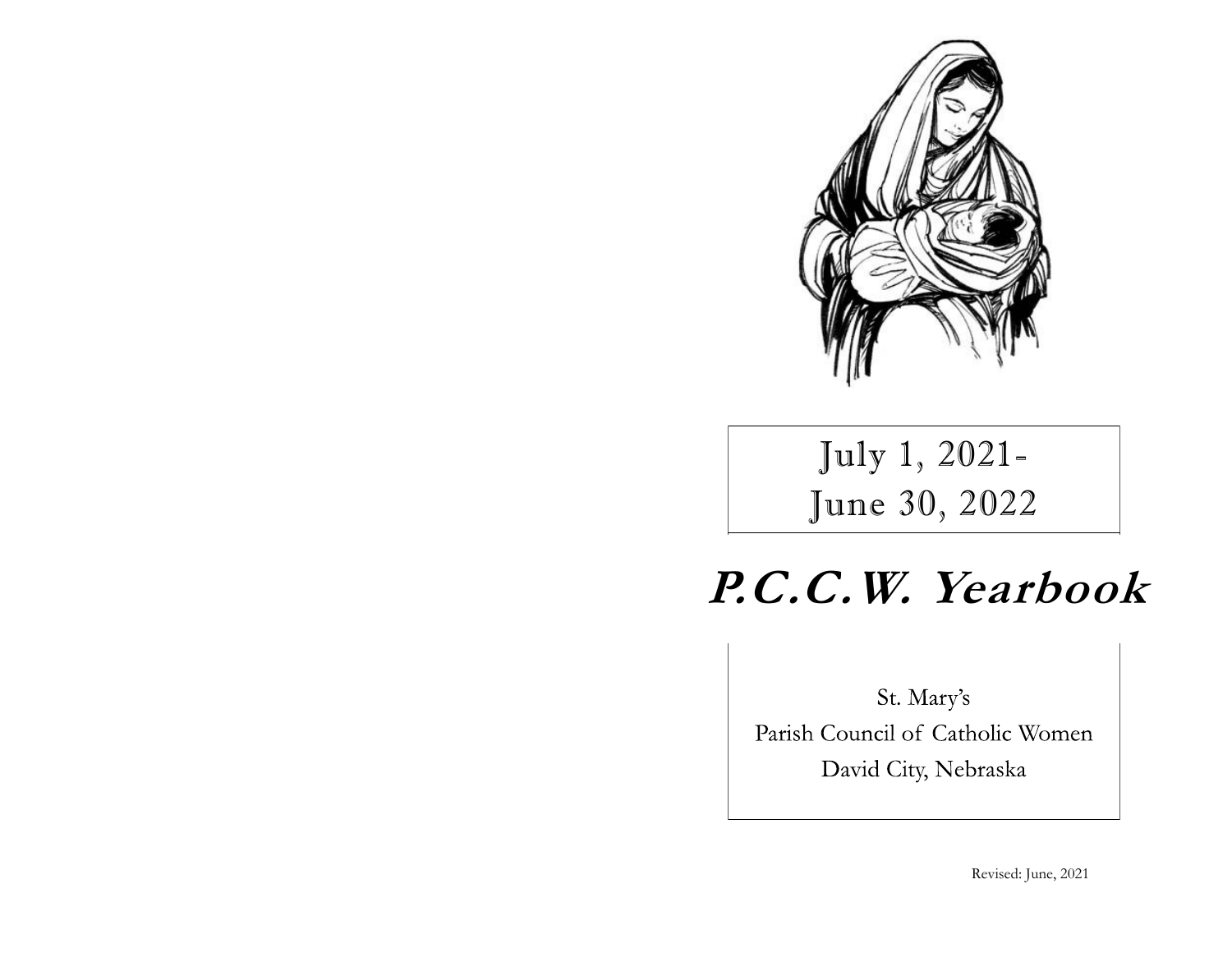### **A Note of Thanks**

### **Opening Prayer**

Father, we thank you for Mary and for her role in the salvation of mankind. Throughout the life of Jesus, it was she who stood as the tower of strength and courage, a true model for all women. And so we turn to her with our most important pressing needs.

We raise our hearts and voices to Thee, Mary, asking your watchful care over our families, our parish, our diocese, our country, and the Universal Church. Help us to accept our role as Christian women using the talents which are uniquely ours.

Guide us, Mary, in our quest for personal holiness so that we may help to sanctify our families and those with whom we come in contact. Just as you served as the first Christ-bearer, may we too serve as His handmaids today.

Amen

### **Closing Prayer**

O Lord of heavenly wisdom, You have given us your own Mother Mary to be our guide and counselor in this our life. Grant that in all things, we may have the grace to seek her maternal instruction and to profit by it in humility and love.

O Mother of Good Counsel, Patroness of the Parish Council of Catholic Women, help us to understand and fulfill the mind and will of your Divine Son, Jesus Christ. Under the blessing of the Father, and by the power of the Holy Spirit, may we be responsible and intelligent daughters of the Church. May we labor in the spirit of renewal to realize more perfectly the Kingdom of God here below as the only true preparation for our share in the Kingdom of heaven. And may we, in all we think or do or say, be filled with the same love of God and neighbor that overflows from Thy own Immaculate Heart.

The P.C.C.W. owes a debt of gratitude and sincere thanks to the many people who assist our work:

To our Moderator, Fr. Buhman, our Assistant Pastor Fr. Kain, and the Sisters of St. Mary's. Also, to the St. Mary's and Aquinas Schools for their kind assistance at all times. As well as Heather Oltmer, our parish secretary.

To Commission Heads and Area Chairmen for serving with responsibility, initiative, and imagination furthering the work of the Church through local Council.

To the Chairmen, Co-chairmen, and members of the fourteen circles for their efforts and success in their assigned projects.

To the many donors of the Parish and Community who help us in achieving our goals.

**TO ALL OF YOU**: Together we accomplish many things. We are deeply grateful and most appreciative! May the Holy Family, Jesus, Mary, and Joseph bless you and your families.

Amen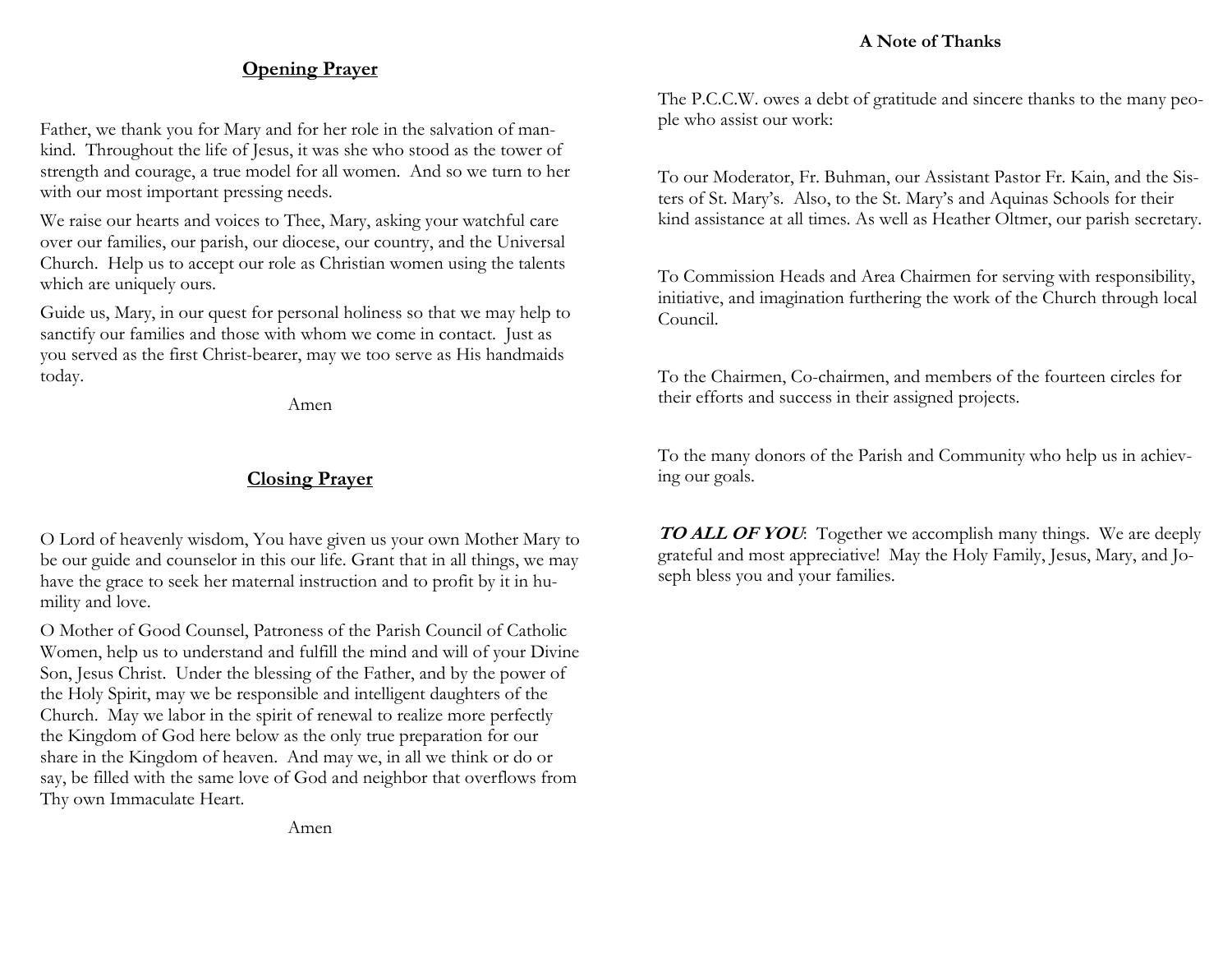### **#14 St. Elizabeth Circle**

| <b>Barb Belsky</b>  | (See St. Anne's Circle)                |              |
|---------------------|----------------------------------------|--------------|
| Harriet Jakub       | hj.jakub1@gmail.com                    | 402-367-4444 |
| Bonnie Riha         |                                        |              |
| Sharon Reisdorff    |                                        | 402-270-3499 |
| Connie Pachunka     | $\text{pachunka1}(\alpha)$ hotmail.com | 402-367-7770 |
| Dawn Jakub          | jakubdj $@$ hotmail.com                | 402-367-8233 |
| Rachel Duke         | lrdukejr@gmail.com                     | 402-367-9743 |
| DeLores Medinger    | TMedinger1@windstream.net              |              |
| Norma Jean Peters   | njp356@windstream.net                  |              |
| Rhonda Zavodny      | rhondazavodny@gmail.com                |              |
| Beverly Lambrecht   | $r180322$ @windstream.net              |              |
| Virginia Brockevelt |                                        |              |

### **St. Mary's P.C.C.W.**

St. Mary's Parish Council of Catholic Women, David City, Nebraska, is organized to encourage the spiritual welfare of all women in the Parish, to coordinate the work of all women's organizations and committees in the Parish, to provide funds toward the upkeep of the Sanctuary, to support the programs of St. Mary's and Aquinas Schools, and to assist in Parish projects.

All women of the Parish are members of the Council. Dues are \$10.00 per year. Honorary Members are women over the age of 80 and those requesting exemption for health reasons. Honorary Members may participate in all general membership activities and may donate toward projects, but they are exempt from work assignments and paying dues.

Officers include President, Vice-President, Secretary, Treasurer, and Past President. Additional Executive Board Members are Chairmen of the three Council Commissions: Service (formerly Family, Community, & International); Spirituality (formerly Church & Legislation); Leadership (formerly Organizational). The Pastor of St. Mary's Parish serves as the Council's Spiritual Moderator.

The Executive Board meets monthly on the third Wednesday at 6:00 p.m. (unless otherwise notified in the Sunday Bulletin) in the Didier Room or St. Mary's School Library (no meeting in December or July. All members are encouraged to attend the monthly meetings.

The Council is affiliated with the David City Deanery, Lincoln Diocesan, and National Councils of Catholic Women.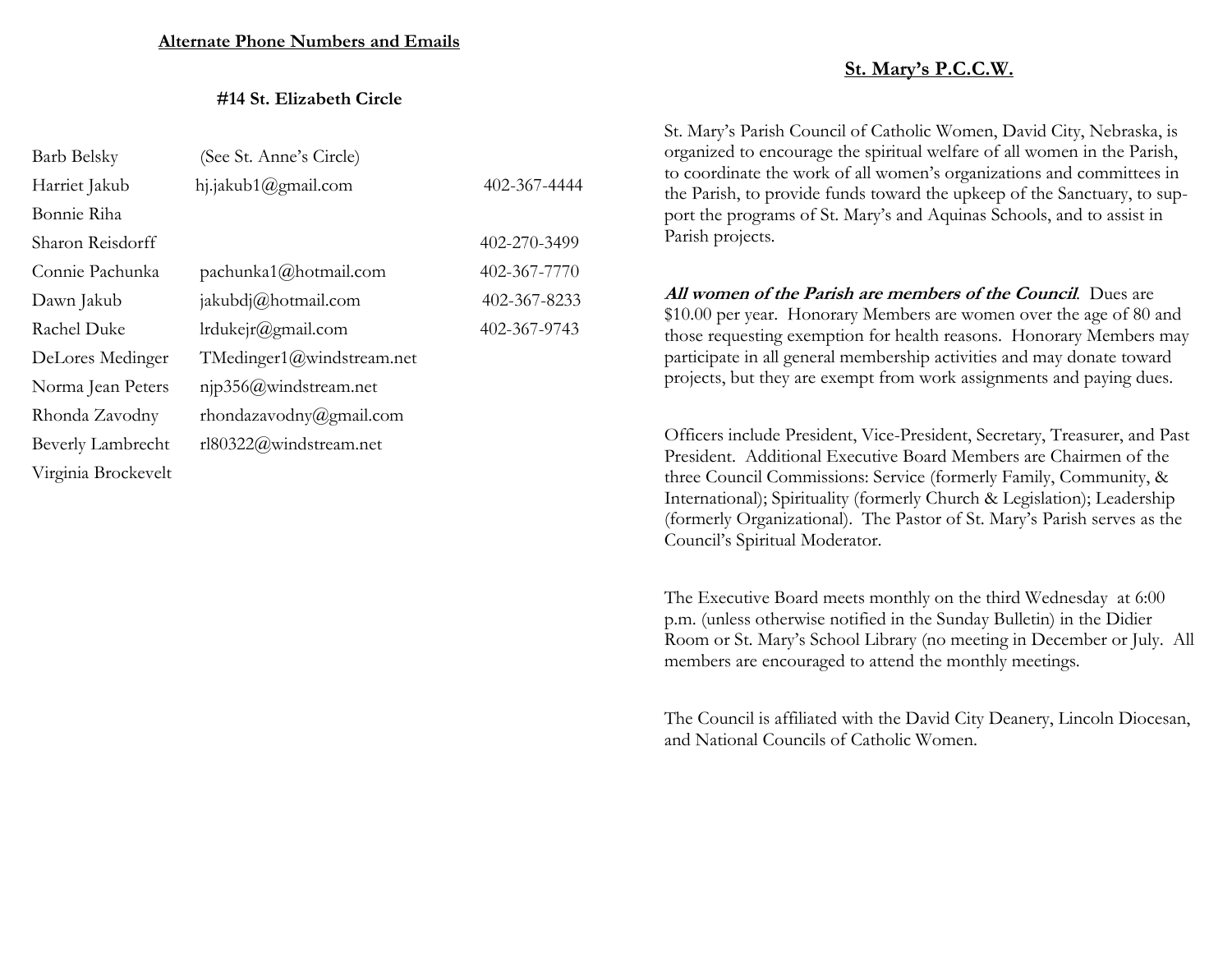### **St. Mary's P.C.C.W.**

| <b>Moderator:</b> Father Jay Buhman | 402-367-3579 |
|-------------------------------------|--------------|
| Father Carson Kain                  |              |

# **2021-2022 Officers:**

| President: Maggie Gahan        | 402-367-9406 |
|--------------------------------|--------------|
| Vice-President: Katie Daro     | 402-367-9177 |
| <b>Secretary:</b> Deb Svec     | 402-367-9088 |
| <b>Treasurer:</b> April Sypal  | 402-366-6145 |
| Past President: Jill Eggleston | 402-367-2593 |

### **Parish Organizations**

### **St. Mary's Guild**

| MarySue Kirby                    | 402-367-7822 |
|----------------------------------|--------------|
| Barb O'Connell (Funeral Dinners) | 402-367-4042 |
|                                  |              |

### **Seminarian Club**

### **P.C.C.W. Commissions**

# **Leadership Commission** Commission Head Barb Buresh 402-440-7780

Aim: The Leadership Commission encourages members to develop leadership abilities within the Church and their communities. It is concerned with all aspects of structure, group dynamics, leadership training, organizational skills, membership, installation of officers, communication and public relations.

### **Service Commission**

| Commission Head | Barb Belsky | 402-459-0068 |
|-----------------|-------------|--------------|
|                 |             |              |

AIM: The Service Commission consists of Family, Community, and International concerns. This commission enhances the importance of family life within the Church and society. It works to assist families in achieving a truly Christian life, and to carry out its responsibilities within the Church, the civic community, and the world. Some of the areas under this commission are: Catholic Relief Service Projects, Eyeglass Collection, Rosary Collection, Propagation of the Faith, Senior Citizen Activities, Apostles for Life & Birthright-Pregnancy Centers, Religious Education, World Marriage Day, Engaged & Marriage Encounters, Holy Childhood Association, Catholic Social Services.

### **Area Chairman**

Respect Life Brenda Eller 402-367-3405

### **Alternate Phone Numbers and Emails**

**#13 St. Theresa Circle**

| Connie Svoboda          | dcsvoboda24@gmail,.com         | 402-367-2419 |
|-------------------------|--------------------------------|--------------|
| Barb Petrik             | db.petrik@hotmail.com          |              |
| Joan Kovar              | jtkovar@hotmail,com            |              |
| Connie Smith            |                                |              |
| Lisa Scoville           |                                |              |
| Tami Helgoth            | bwh5958@hotmail.com            |              |
| Phyllis Vandenberg      | JPVAN2002@yahoo.com            | 402-641-9038 |
| Michelle Clary          |                                |              |
| Lilianna Chavez         |                                |              |
| Dianne Hilger           | diannemhilger@gmail.com        |              |
| Denise Hoeft            |                                |              |
| Megan Hicks             | cleverlittlekit@gmail.com      |              |
| <b>Shirley Kroesing</b> |                                | 402-367-2262 |
| Jennifer Hein           |                                |              |
| Jacque Masek            | jamasek@windstream.net         | 402-367-4206 |
| Elizabeth Betzen        | car42betzen@gmail.com          |              |
| Britni Ruth             | britniruth@hotmail.com         |              |
| Susan Umholtz           |                                |              |
| Sarah Kroesing          |                                |              |
| Sharon DeWispelare      | Sharon-dewispelare@cdolinc.net | 402-367-6127 |
| Connie Novacek          | jcnovacek8@hotmail.com         | 402-367-9539 |
| Demaris Smith           | demaris12@neb.rr.com           |              |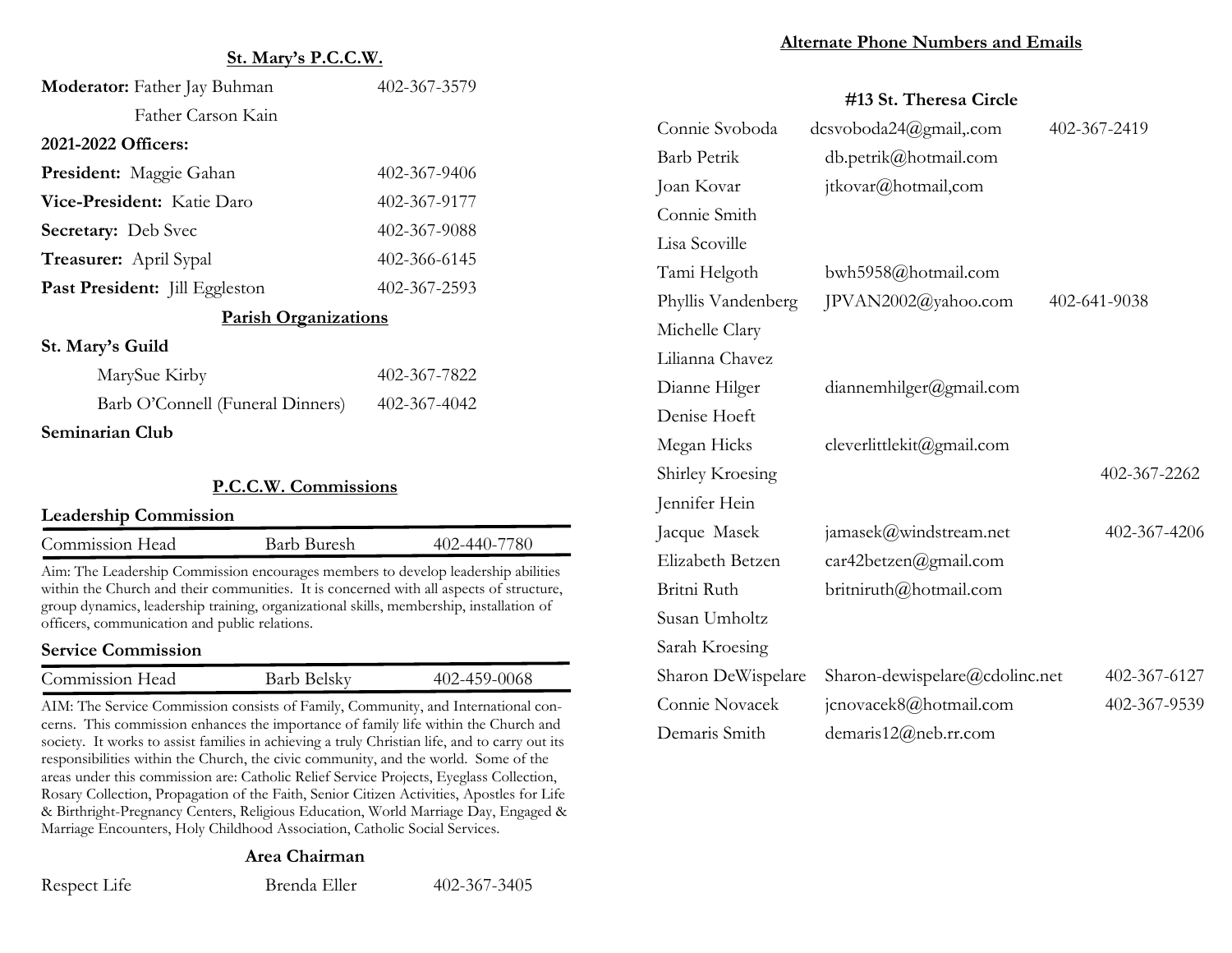# **Alternate Phone Numbers and Emails**

# **Spirituality Commission**

|                              | #12 St. Stephen Circle          |              | Commission Head                                                                                                                                                                                                                                                                                                                                              | 402-367-3579 |  |
|------------------------------|---------------------------------|--------------|--------------------------------------------------------------------------------------------------------------------------------------------------------------------------------------------------------------------------------------------------------------------------------------------------------------------------------------------------------------|--------------|--|
| Angie Coufal<br>Cortney Hein | jacoufal@windstream.net         | 402-367-2476 | AIM: To create a community of God's people that is educated and responsive to foster<br>the life and work of Christ's Church. The commission work reinforces faith and assists<br>in meaningful ecumenical dialogue. Prayer is the key foundation to be encouraged,<br>while promoting the spiritual works of mercy. Our goal is to help out with service to |              |  |
| Deanne Uhrmacher             | deanneuhrmacher@gmail.com       |              | the Parish and the Council for liturgical celebrations, religious education, vocation pro-<br>motion, special preparation/celebrations, hospitality, altar care, and grief ministry. Each                                                                                                                                                                    |              |  |
| Janelle Muntz                |                                 |              | member is encouraged to attend meetings and programs, fulfill our assigned duties, and<br>help out where possible. One important area is watching legislation and government                                                                                                                                                                                 |              |  |
| Donna Sabata                 |                                 |              | information, as well as contacting representatives when there is a need to do so. The                                                                                                                                                                                                                                                                        |              |  |
| Margaret Kloke               |                                 |              | members are also made aware of the importance and impact of an educated electorate<br>and encourage all women to vote within the moral guidelines of the Faith. This Com-                                                                                                                                                                                    |              |  |
| Joan Juranek                 | $jm$ <sup>4</sup> me2@yahoo.com | 402-450-2171 | mission is a combination of the former Church and Legislation Commissions.                                                                                                                                                                                                                                                                                   |              |  |
| Nancy Thege                  |                                 |              | Area Chairmen                                                                                                                                                                                                                                                                                                                                                |              |  |
| Lanette Bathen               | lanettebathen@hotmail.com       |              | <b>Baptismal Gowns</b>                                                                                                                                                                                                                                                                                                                                       |              |  |
| Shannon Kozisek              |                                 |              | Florence Buresh (finishes gowns)                                                                                                                                                                                                                                                                                                                             | 402-367-3945 |  |
| Susi Coufal                  | scoufal@hotmail.com             | 402-367-5095 | Lucy Cuba-Fuxa (makes gowns)                                                                                                                                                                                                                                                                                                                                 | 402-367-4306 |  |
| Donna Behrns                 | mbdb5488@gmail.com              |              | Rosary Before Sunday Mass                                                                                                                                                                                                                                                                                                                                    |              |  |
| Florence Buresh              |                                 |              | Carm Fiala (makes leader list)                                                                                                                                                                                                                                                                                                                               | 402-367-3371 |  |
| Mary Lou Romshek             | Mlr_128@yahoo.com               |              | Wake Service Gatherings                                                                                                                                                                                                                                                                                                                                      |              |  |
| Deb Dinkelman                | dgdink@windstream.net           | 402-270-1983 | Council Vice-President                                                                                                                                                                                                                                                                                                                                       |              |  |
| Kate Hruska                  |                                 |              |                                                                                                                                                                                                                                                                                                                                                              |              |  |
| Justine Stouffer             | $i$ _faith_s@yahoo.com          |              | Rosary for Deceased Members                                                                                                                                                                                                                                                                                                                                  |              |  |
| Cheryl Plasek                |                                 |              | Sharon Smith                                                                                                                                                                                                                                                                                                                                                 | 402-367-2152 |  |
| Karen Smaus                  | karensmaus@hotmail.com          | 402-367-4337 | Kathleen Deavers                                                                                                                                                                                                                                                                                                                                             | 402-542-2505 |  |
| LaDonna Naiberk              | lnaiberk@hotmail.com            |              | <b>Barb Belsky</b>                                                                                                                                                                                                                                                                                                                                           | 402-459-0068 |  |
| Joyce Smith                  | $is 50615$ @windstream.net      |              | <b>Current Officers and Past President</b>                                                                                                                                                                                                                                                                                                                   |              |  |
| Kathleen Pelan               | k_pelan@hotmail.com             |              |                                                                                                                                                                                                                                                                                                                                                              |              |  |
| Karey Adamy                  | kladamy@hotmail.com             |              |                                                                                                                                                                                                                                                                                                                                                              |              |  |
| Kathleen Deavers             | kathleendeavers@gmail.com       |              |                                                                                                                                                                                                                                                                                                                                                              |              |  |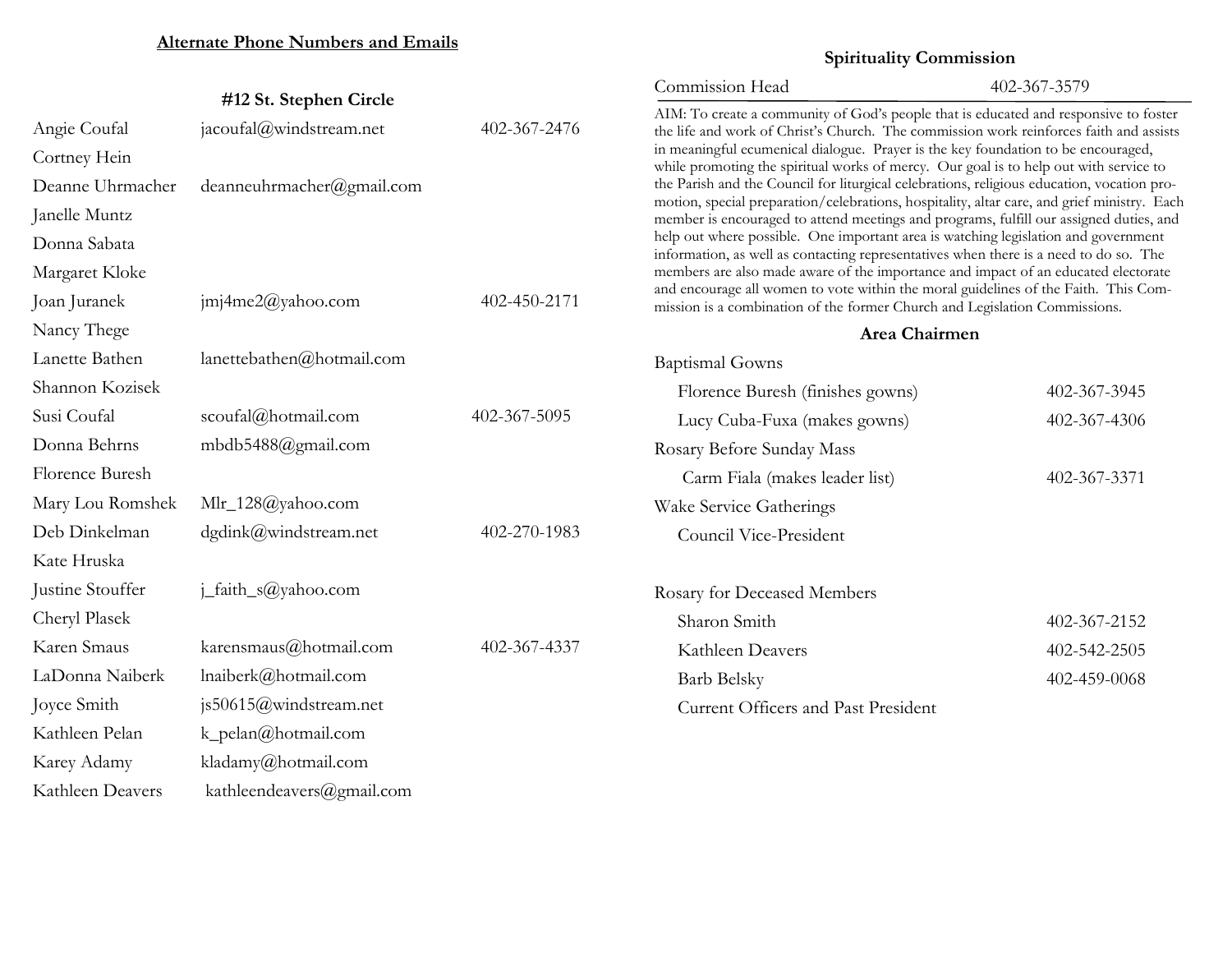### **Activity Circles**

All active members, paid or unpaid, are assigned to thirteen Circles, which are responsible for conducting the various projects of the Council. Each Circle has a Chairman (who serves for one year), and a Cochairman (who advances the following year to serve as Chairman). Circle members in each circle advance yearly up the list to take their turn serving as Chairman. After each Chairman serves, she then rotates to the end of her Circle list. A fourteenth Circle has been created to help provide Bingo for the residents of St. Joseph's Villa and David Place. Volunteers will be assigned to this group as needed.

Circle leaders are fully responsible for the activity (two or three a year) assigned to them. The officers assist them in planning and carrying out their duties. Members unable to work as assigned are asked to find their own substitute. The entire Circle is responsible for each Circle's assigned responsibility. A \$10.00 cash contribution can be a substitute for a work assignment.

Officers are proposed by a nominating committee and elected by a majority vote of the membership. A Vice-President is elected each year for a one-year term and then moves up to President for one year. A Secretary is elected in the even calendar year for a two-year term. Treasurer is elected in the odd calendar year serving a two-year term.

One Mass is offered each month for all living and deceased members of the P.C.C.W. Thirty-two percent of each member's dues go toward the Council's charitable work and the balance is used to purchase items for use at Mass and in the Sanctuary.

P.C.C.W. officers may lead the praying of the Rosary at the Wake Service of a deceased member. Members of the Council may form an Honor Guard at the funeral of a deceased member.

### **Alternate Phone Numbers and Emails**

**#11 St. Rose Circle**

| Lori Aschoff      | loriaschoff@gmail.com      | 402-367-5025 |
|-------------------|----------------------------|--------------|
| Julie Maguire     | jmaguire@aglandfinance.com |              |
| Dr. Jo Witter     |                            |              |
| Tina Janak        |                            |              |
| Renae Krenk       | rkrenk@hotmail.com         |              |
| Kimberly Mackey   | jmcech@hotmail.com         |              |
| Laurie Kreitman   | lbkreitman@gmail.com       | 402-480-0591 |
| Betsy Stara       |                            |              |
| Marlene Hein      | marleneahein@gmail.com     |              |
| Joan Cech         |                            |              |
| Katie Kresha      |                            |              |
| Rachael Johnson   |                            |              |
| Laura Daro        | lauradaro@yahoo.com        |              |
| Monica Marushak   |                            |              |
| Sandy Hilger      | skhilger@gmail.com         |              |
| Vicki Truksa      | vltruska@hotmail.com       |              |
| Laura Kobza       |                            |              |
| Judy Hansen       | jhansen33@neb.rr.com       | 402-367-9409 |
| Ashley Witmer     |                            |              |
| Tess Birkel       | tessbirkel@gmail.com       |              |
| Angela Vandenberg | a_zitek@msn.com            |              |
| Bobbi Schmid      | bschmid@northside.com      |              |
| Jenny Polacek     | jen_jenm04@hotmail.com     |              |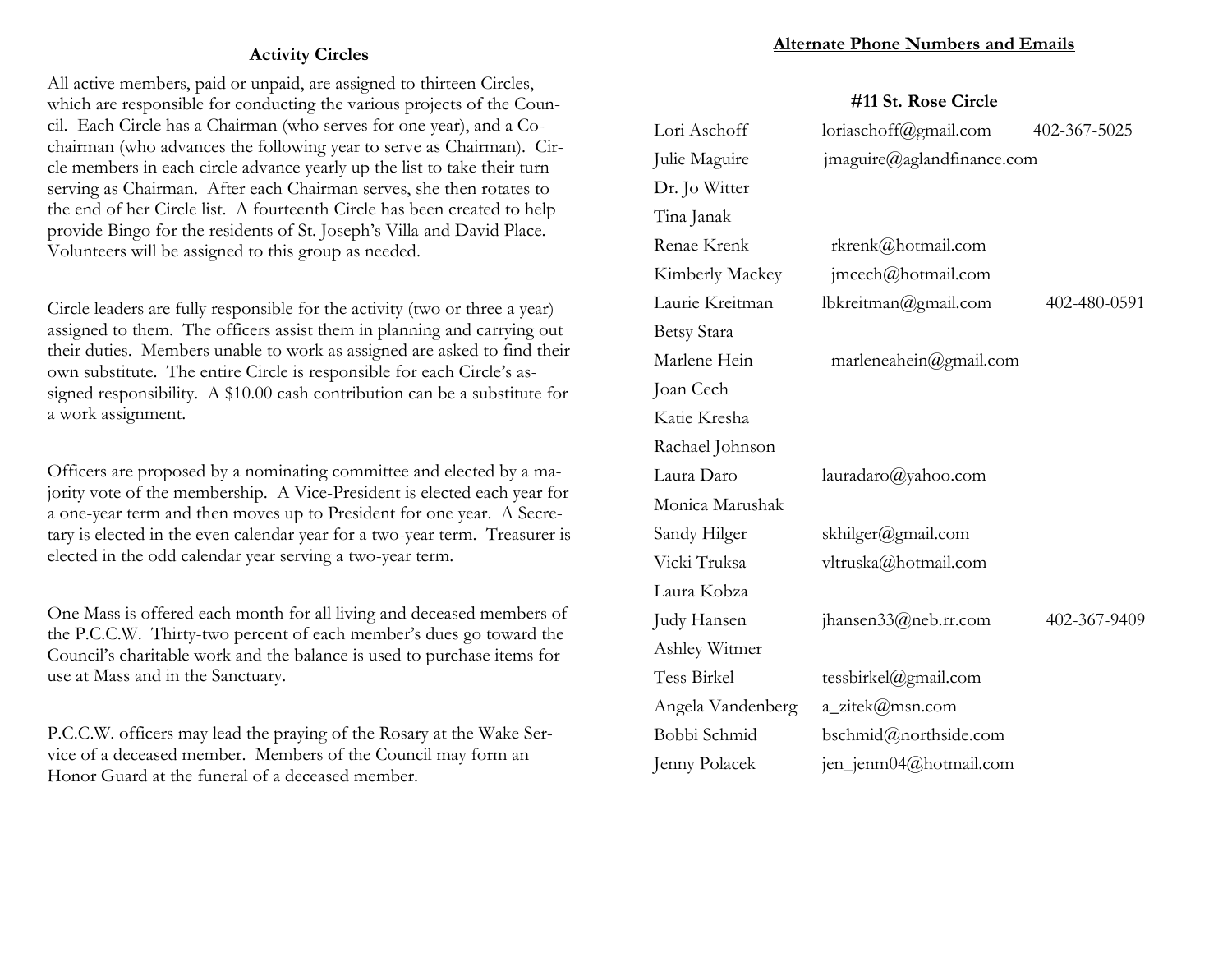### **Alternate Phone Numbers and Emails**

**#10 St. Mary Circle**

| Melissa Yindrick    |                              |              |                                 | #1 St. Agnes Circle                             |              |
|---------------------|------------------------------|--------------|---------------------------------|-------------------------------------------------|--------------|
| Willow Holoubek     | willowholo@gmail.com         | 402-936-4959 |                                 |                                                 |              |
| Corinne Campbell    | Corrine_campbell@hotmail.com |              | Cindy Petree                    | 1235 5th St.                                    | 402-367-4324 |
| Andrea Meysenburg   |                              |              | Janice Schmid                   | 1180 35th Rd.                                   | 402-367-8128 |
| Pat Montag          |                              |              | Denise Sellers                  | 1350 N. 5th St.                                 | 402-367-9840 |
| Patricia Phillips   |                              |              | Mary Coufal                     | 3540 K Rd                                       | 402-367-2964 |
| Jenni Kindler       |                              |              | Barbara O'Connell               | 1441 N. 2nd St.                                 | 402-367-4042 |
| Cheryl Kozisek      |                              |              | Sheri Phillips                  | 888 N. 9th St.                                  | 402-367-3398 |
| Jane Dobesh         | dgdink@windstream.net        |              | Trish Steager                   | 395 N. 1st St.                                  | 402-367-6159 |
| Connie Schmit       | cjschmit5@gmail.com          |              | Deb Kobus                       | 181 S. 10th St.                                 | 402-367-4631 |
| Molly Ferg          |                              |              | Ranae Blum                      | 1129 N. 4th St.                                 | 402-367-3436 |
| Leah Hays           | lshavlik@neb.rr.com          | 402-657-7472 | Mary Lou Smith                  | 760 N. 4th St.                                  | 402-641-4337 |
| Rachel Duke         | lrdukejr@gmail.com           | 402-367-9743 | Sandy Rech                      | 120 S. 9th St.                                  | 402-367-2403 |
| Jeanne Masur        | mjm554@windstream.net        | 402-954-0568 | Jamie Conley                    | 313 Oak St.                                     | 402-440-7283 |
| Vicki Hain          | vic.hain@yahoo.com           |              | Jami Olson                      | 485 B St.                                       | 402-367-0200 |
| Carly Eller         | cmeller14@gmail.com          |              | Laura Moravec                   | 4002 N Rd.                                      | 402-367-9263 |
| Mary Lou Hilger     | mlhilger@hotmail.com         | 402-367-7637 |                                 | Jill Eggleston * Past President 1360 N. 4th St. | 402-367-2593 |
| <b>Tracy Behrns</b> |                              |              | Sara Buresh                     | 1380 L Road                                     | 402-705-4492 |
| Jennifer Zysset     | Jennzysset@gmail.com         |              | Cortny Shonka                   | 245 N. 12th Street                              | 402-270-2847 |
| Jane Trowbridge     | jane.trowbridge@yahoo.com    |              | Maria Thompson                  | 1315 N. 5th St.                                 | 402-367-2802 |
| Ali Prochaska       | ali_09_87@hotmail.com        | 402-416-6316 | Kay Kadavy                      | 3772 IJ Rd.                                     | 402-367-2659 |
| Julie Kahler        |                              |              | Terese Croghan                  | 557 Hildy Drive                                 | 402-217-5464 |
| Katie Daro          | Catherine@daromail.com       |              |                                 |                                                 |              |
| April Sypal         | aagrote1125@gmail.com        | 402-641-6891 | February/March-Sermon Ala Carte |                                                 |              |

**Marisa Grady** 850 N. 4th St. 402-367-4828 **Paula Perske** 920 N. 4th St. 402-367-9626 **#1 St. Agnes Circle** 1235 5th St. 402-367-4324 1180 35th Rd. 402-367-8128 1350 N. 5th St. 402-367-9840 3540 K Rd 402-367-2964 1441 N. 2nd St. 402-367-4042 888 N. 9th St. 402-367-3398 395 N. 1st St. 402-367-6159 181 S. 10th St. 402-367-4631 1129 N. 4th St. 402-367-3436 760 N. 4th St. 402-641-4337 120 S. 9th St. 402-367-2403 313 Oak St. 402-440-7283 485 B St. 402-367-0200

June-Coffee & Rolls Sunday

January 2022; February 2023 Church Cleaning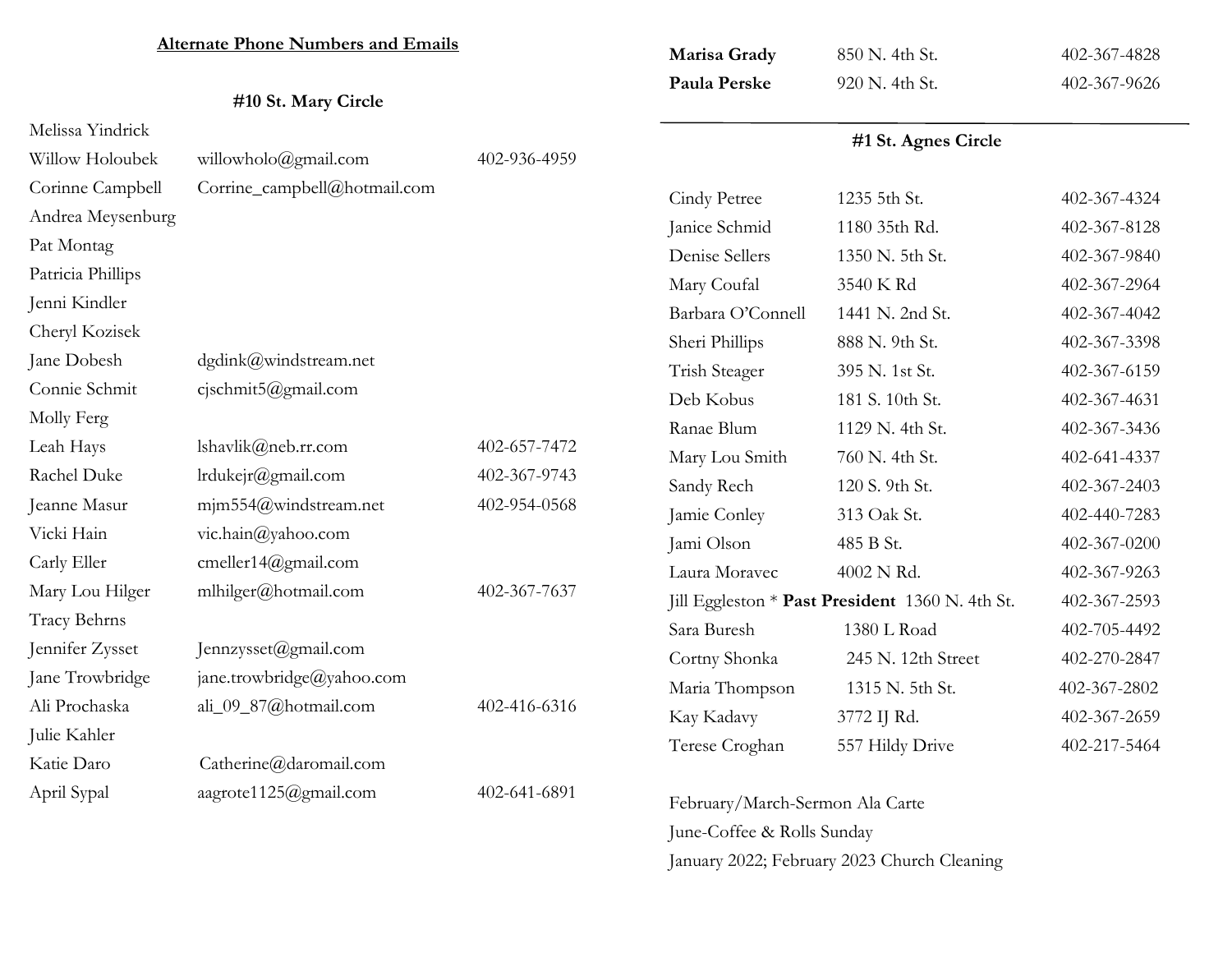| #2 St. Anne Circle                                   |                                             |              |  |  |  |
|------------------------------------------------------|---------------------------------------------|--------------|--|--|--|
| <b>Jane Buresh</b><br>328 S. 4th St.<br>402-641-3168 |                                             |              |  |  |  |
| Miriam Daro                                          | 895 C St.                                   | 402-367-5116 |  |  |  |
|                                                      |                                             |              |  |  |  |
| Barbara Coufal                                       | 1186 N. 9th St.                             | 402-367-0205 |  |  |  |
| Deb Beringer                                         | 506 Cottonwood                              | 402-367-4305 |  |  |  |
| Janet DeWispelare                                    | 165 W. D St.                                | 402-367-4786 |  |  |  |
| Regina Lukassen                                      | 843 N. 5th St.                              | 402-367-4951 |  |  |  |
| Angela Krivanek                                      | 1393 N. 8th St.                             | 402-641-0170 |  |  |  |
| Gwen Hein                                            | 3661 MN Rd                                  | 402-367-3908 |  |  |  |
| Laura Adair                                          | 675 O St.                                   | 402-432-4972 |  |  |  |
| Nancy Kovar                                          | 820 J St.                                   | 402-367-2673 |  |  |  |
| Cynthia Skrdla                                       | 309 I St.                                   | 402-367-3274 |  |  |  |
| Maureen Coufal                                       | 3510 K Rd                                   | 402-367-4746 |  |  |  |
| Carm Fiala                                           | 223 S. 5th St.                              | 402-367-3371 |  |  |  |
| <b>Barb Belsky</b>                                   | 1166 N. 5th St.                             | 402-459-0068 |  |  |  |
| Helen Ostdiek                                        | 1463 9th St.                                | 402-367-4874 |  |  |  |
| Sarah Zook                                           | 412 N, 14th St.                             | 402-606-7269 |  |  |  |
|                                                      | Maggie Gahan *President 509 N 4th St. Apt 2 | 402-367-9406 |  |  |  |
| Mary Steinberger                                     | 1137 N. 10th St.                            | 402-367-2467 |  |  |  |
| Kelly Reisdorff                                      | 1436 4th St.                                | 402-910-9585 |  |  |  |
| Diane Truksa                                         | 195 S. 4th St.                              | 402-367-8544 |  |  |  |
| Joan Ebel                                            | 2427 139th Rd. Shelby                       | 402-270-1240 |  |  |  |
| Sherrill Smith                                       | 776 N St.                                   | 402-367-3375 |  |  |  |
| Lori Pelan                                           | 708 N. 4th St.                              | 402-367-7958 |  |  |  |

January-Coffee & Rolls Sunday (w/ garage sale & bake sale) April-Confirmation or Assigned Activity February 2022; March 2023 Church Cleaning

# **Alternate Phone Numbers and Emails**

**#9 St. Lucille Circle**

| Diana Vrba                  |                          |              |
|-----------------------------|--------------------------|--------------|
| Lisa Bales                  | lbales@gmail.com         | 402-367-7596 |
| Nancy Theewen               |                          |              |
| Pam Comte                   |                          |              |
| Kathy Engel                 | kengel71265@gmail.com    | 402-367-3081 |
| Nancy Moravec               |                          |              |
| Becky Oborny                | beckyoborny@gmail.com    | 402-641-3489 |
| <b>Brittany DeWispelare</b> | bkresha21@hotmail.com    |              |
| Leta Reisdorff              |                          | 402-367-8448 |
| Angela Rerucha              | anfie.rerucha@gmail.com  | 402-367-2296 |
| Jessica Miller *President   | jmiller6plus2@gmail.com  |              |
| Melissa Glodowski           |                          |              |
| Yvonne Wendt                | nebzona@hotmail.com      | 402-432-1356 |
| Melissa Daro                | melissadaro@gmail.com    |              |
| Mag Meysenburg              |                          |              |
| Marilyn Smith               |                          | 402-367-7815 |
| Jane Samek                  | jmsamek@yahoo.com        |              |
| Jean Meister                | jean.meister31@gmail.com | 402-367-3725 |
| Kerri Hoppe                 |                          |              |
| Morgan Chadwick             |                          |              |
| Sandra Burwell              | sandra_burwell@yahoo.com | 402-276-3083 |
| Tiina Samek                 | t_arend@msn.com          | 402-367-4707 |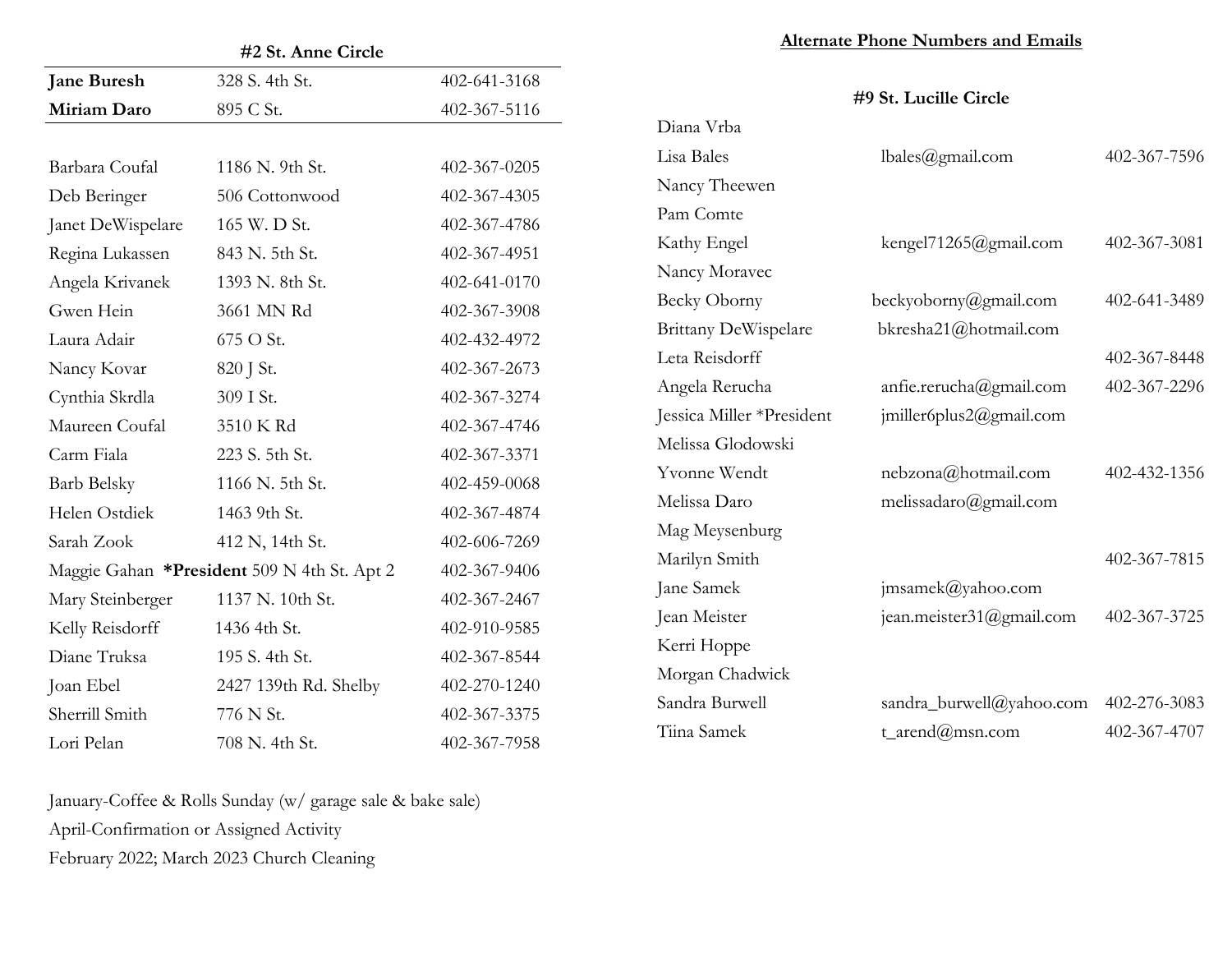# **Alternate Phone Numbers and Emails**

| <u>Alternate Phone Numbers and Emails</u> |                           | #3 St. Catherine Circle |                                   |                   |              |
|-------------------------------------------|---------------------------|-------------------------|-----------------------------------|-------------------|--------------|
|                                           |                           |                         | <b>Janet Palik</b>                | 760 7th St.       | 402-367-4151 |
|                                           | #8 St. Josephine Circle   |                         | Laurie Smaus                      | 1696 Co. Rd 30    | 402-317-1307 |
| Marci Howe                                |                           |                         |                                   |                   |              |
| Jeanie Hein                               | jenhaselhorst07@gmail.com |                         | Sarah Romshek                     | 474 Cottonwood    | 402-366-4167 |
| Clarine Abel                              |                           |                         | Julie Plasek                      | 1160 E St.        | 402-367-4748 |
| Diane Schmit                              | stschmit@hotmail.com      |                         | <b>Betty Pleskac</b>              | 923 N. 9th St.    | 402-367-3618 |
| Ann Heermann                              |                           |                         | Patricia Meister                  | 1251 30th Rd.     | 402-367-3121 |
| CeCe Bechtel                              | cebecjtel@gmail.com       | 402-607-4005            | Lindsey Palensky                  | 300 O St.         | 402-367-7748 |
| Shirley M. Hilger                         |                           |                         | Deb Svoboda                       | 530 36th Rd.      | 402-367-2645 |
| Orletha Havlovic                          |                           |                         | Jennifer Suehl                    | 1114 N. 6th St.   | 402-616-0896 |
| Kathryn Jones                             | tigerlily0997@hotmail.com | 832-274-3335            | Kathryn Masilko                   | 1165 N. 6th St.   | 402-270-6639 |
| Kristi Emswiler                           |                           |                         | Staci Worm                        | 345 S. 8th St.    | 402-641-1501 |
| Lisa Bongers                              | bongers02@yahoo.com       |                         | Sharon Woolsey                    | 401 H St. Apt. 1B | 402-641-1113 |
| <b>Beatrice Alexander Foral</b>           |                           |                         | Gail Staroscik                    | 1212 N. 12th St.  | 720-387-1212 |
| Kaitlin Thege                             |                           |                         | Jeanne Ingwersen                  | 1300 No.11th St   | 402-367-2569 |
| Angie McMahon                             |                           |                         | Aldeen Riha                       | 1080 35th Rd      | 402-367-3559 |
| Misty Havlovic                            | p.m.havlovic@hotmail.com  | 402-499-3002            | Jean Hicks                        | 1042 N. 4th St.   | 402-367-2585 |
| Connie Samek                              |                           |                         | Christina Vach                    | 145 S. 6th St.    | 402-641-1679 |
| Chana Ondracek                            | condracek@hotmail.com     |                         | Sue Birkel                        | 268 N. 4th St.    | 402-367-8484 |
| Katarina Chermok                          |                           | 402-367-8086            | Stephanie Vodicka                 | 1419 N. 2nd St.   | 402-321-4519 |
| Jenesis Emory                             | jenesis.emory@gmail.com   |                         | Danielle Hlavac                   | 187 N 10th St.    | 402-641-0435 |
| <b>Beverly Lambrecht</b>                  | rl80322@windstream.net    |                         | Kate Nienhueser                   | 1312 N. 8th St    | 402-367-2155 |
| Trish Oborny                              |                           |                         | Marie Cunningham                  | 526 L St.         | 402-367-3504 |
| Lori Wessling                             |                           |                         | Karie Semin                       | 1474 N 11th St.   | 402-340-5500 |
| Cris Hoelschar                            | clhoelsch@yahoo.com       |                         |                                   |                   |              |
| Katie Pleskac                             | klar4230@gmail.com        | 402-367-5107            | $A = 1$ $C = 66 = 9$ $D = 11 = 0$ |                   |              |

April-Coffee & Rolls Sunday (3rd Sunday) October-Life Chain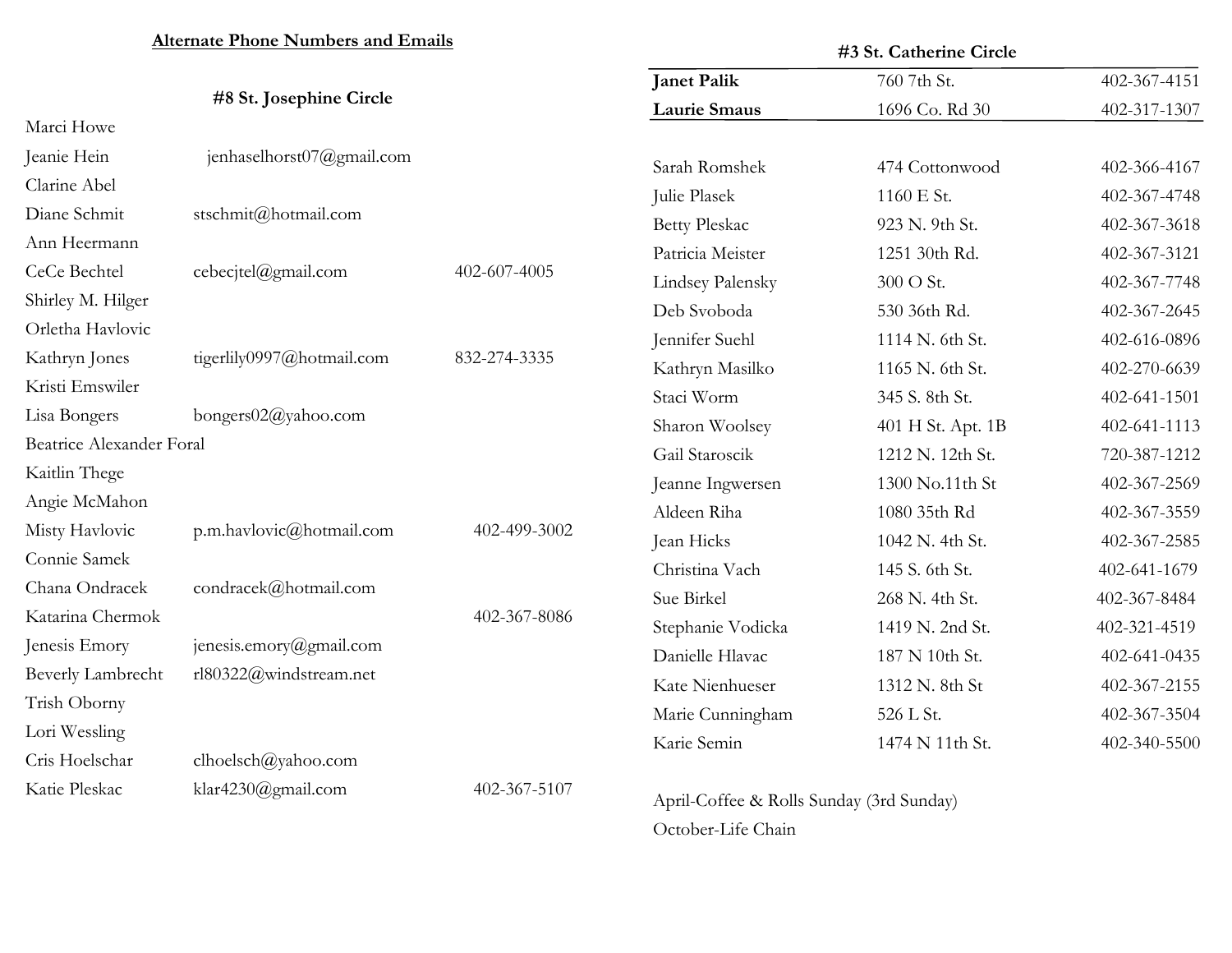| #4 St. Charles Circle    |                              |              | <b>Alternate Phone Numbers and Emails</b> |                                           |              |
|--------------------------|------------------------------|--------------|-------------------------------------------|-------------------------------------------|--------------|
| Kathy Meysenburg         | 1114 N.11th St.              | 402-641-8048 |                                           |                                           |              |
| <b>Christina Shannon</b> | 618 B St.                    | 402-440-7294 |                                           | #7 St. Joan Circle                        |              |
|                          |                              |              | Jackie Hoeft                              | jhoeft12@hotmail.com                      |              |
| Dee Samek                | 1270 A St.                   | 402-367-3534 | Loretta Daro                              | Loretta@daromail.com                      | 402-270-0035 |
| Michelle Meysenburg      | 519 Oak St.                  | 402-367-7834 | Jeri Truksa                               | jeri-truksa@cdolinc.net                   |              |
| Brenda Eller             | 1495 N. 6th St.              | 402-367-3405 | Cheryl L. Hein                            | cherhein@yahoo.com                        | 402-367-7821 |
| Kerry Kirby              | 581 I St.                    | 402-270-4387 | Kristy Pohl                               |                                           |              |
| Patty Pytlik             | 304 S. Lincoln St., Brainard | 402-545-3521 | Helen Shonka                              |                                           |              |
| Marianne Matulka         | 652 N. 9th St.               | 402-367-4667 | Rita Meysenburg                           | rmeysenburg@hotmail.com                   | 402-367-2847 |
| Laura Kucera             | 1093 A St.                   | 402-367-8602 | Tiffany Jahde                             |                                           |              |
| Katie Smith              | 1152 Bemis Drive             | 402-367-8097 | Erin Marushak                             |                                           |              |
| Renee Asche              | 1235 N. 10th St.             | 402-367-7840 | Mary Sue Kirby                            | kirbymary7822@gmail.com                   | 402-367-7822 |
| Leona Zegers             | 1328 B. St.                  | 402-954-0053 | Eileen Gahan                              | eileen.gahan@schuylercommunityschools.org |              |
| Tanya Prothman           | 1082 M. St.                  | 402-367-9571 | Linda Vandenberg                          |                                           |              |
| Margaret Plasek          | 3520 P Rd                    | 402-367-4670 | Becky Kresha                              |                                           |              |
| Malinda Wehrs            | 126 S 8th St.                | 402-989-2022 | Kathryn Hoefer                            |                                           |              |
| Cathie Mimick            | 989 L St.                    | 402-367-3376 | Sharon Styskal                            |                                           |              |
| Mary Ann Mattingly       | 314 S. 5th St.               | 402-641-9727 | Tayler Sloup                              | taylerstarzl@gmail.com                    |              |
| Michelle Kobza           | 1055 N 5th St.               | 402-910-2683 | Jackie DeWispelare                        |                                           |              |
| McKenzie Jakub           | 1160 N. 3rd St.              | 308-991-7278 | Barbara Byers                             | sbbyers@icloud.com                        |              |
| Daryl Kubik              | 519 Oak St.                  | 402-617-1147 | Laurel Valentine                          |                                           |              |
| JoAnn Pipal              | 1140 N. 3rd St.              | 402-367-0325 | Cheri Thomas                              | cherithomas8@yahoo.com                    |              |
| Diane Kozisek            | 123 S. 4th St.               | 402-367-2294 | Donna Andel                               | bdandel55@gmail.com                       |              |
|                          |                              |              | Debbie Kobus                              | grandmother-4@hotmial.com                 |              |

Jody Pelan jody-pelan@cdolinc.net

July-Coffee & Rolls (3rd Sunday)

\*\*You will be contacted with another Parish or Community Event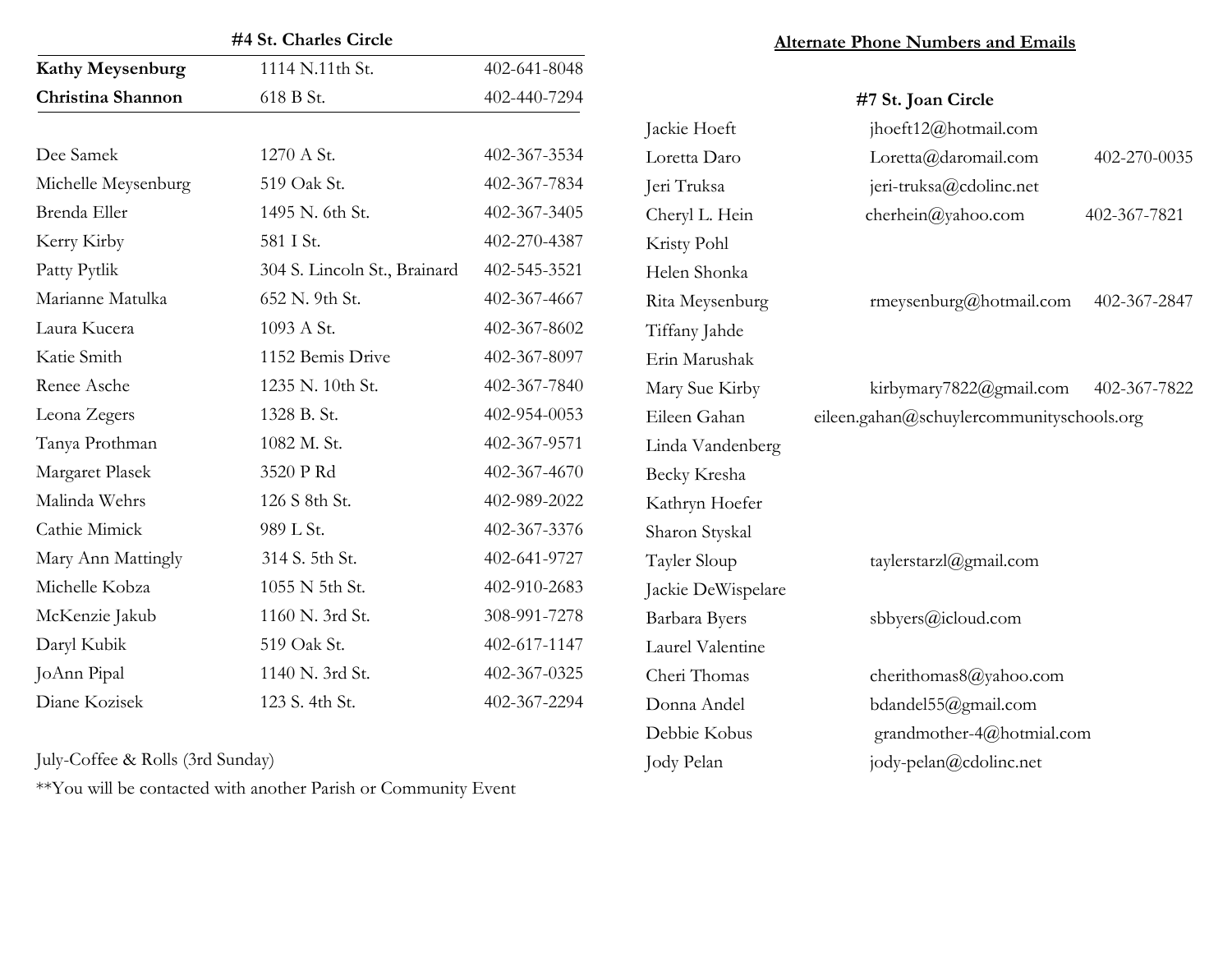| <b>Alternate Phone Numbers and Emails</b> |                              | #5 St. Deborah Circle |                      |                      |              |
|-------------------------------------------|------------------------------|-----------------------|----------------------|----------------------|--------------|
|                                           |                              |                       | <b>Sharon Hilger</b> | 3691 L Rd.           | 402-367-4364 |
|                                           | #6 St. Francis Circle        |                       | <b>Eudes Otero</b>   | 360 East E St.       | 402-367-2637 |
| Jan Sypal                                 |                              |                       |                      |                      |              |
| Sue Hilger                                | bhilger@neb.rr.com           | 402-367-4162          | Heather Oltmer       | 1346 N. 10th         | 402-641-1542 |
| Joy Fountain                              |                              |                       | Andrea Gregory       | 730 N. 5th St.       | 402-367-8550 |
| Melissa Schneider                         | msousek@hotmail.com          |                       | Monica Lyons         | 3491 K Rd.           | 402-367-4745 |
| Nancy Prochaska                           | nprochaska@hotmail.com       | 402-367-8237          | Carole Schmid        | 1140 37th Rd.        | 402-367-4860 |
| Amanda Stutzman                           |                              |                       | Vickie Kerkman       | 1265 N. 8th St.      | 402-367-3660 |
| Kristin Hartman                           | bkhartman6@gmail.com         |                       | Cherie Kobza         | 3430 O Rd.           | 402-367-8680 |
| Pam Siroky                                | pame@neins.com               | 402-367-3177          | Melinda Schawang     | 3271 K Rd.           | 402-367-8280 |
| Deb Svec                                  | deb_svec@hotmail.com         |                       | Julie Smith          | 897 Bicentennial Cr. | 402-367-2750 |
| Anita Sisco                               | jxasisco@gmail.com           | 402-239-2619          | Sandy Hoeft          | 211 6th St.          | 402-367-3662 |
| Sharon Kay Smith                          |                              |                       | Cindy Neesen         | 483 N. 10th St.      | 402-367-4041 |
| Barbara Buresh                            | barbaraburesh@jahoo.com      | 402-641-3805          | Pat Sweney           | 3460 J Rd.           | 402-367-4846 |
| Clarice Capoun                            | ccpoan39@gmail.com           | 402-615-2353          | Patty Vaca           | 1084 K St.           | 402-367-3418 |
| Meredith Riha                             |                              |                       | Dawn Bohuslavsky     | 1114 Bemis Dr.       | 402-270-1666 |
| Kelly Koranda                             | keldineen@gmail.com          |                       | Doris Redler         | 994 N. 4th St.       | 402-367-3558 |
| <b>Britny Brichacek</b>                   | britny-birchacek@outlook.com |                       | Cheryl Prothman      | 1082 M St.           | 402-367-8049 |
| Camille Dalton                            | cmdalton98@gmail.com         | 402-367-2610          | Michelle Juranek     | 814 K St.            | 402-430-0349 |
| Shannon Prothman                          |                              | 402-641-5608          | Beverly Rerucha      | 243 S 8th            | 402-367-4957 |
| Tricia Koranda                            | p.koranda@yahoo.com          |                       | Celeste Brandenburgh | 1337 N. 11th         | 402-615-8083 |
| Chelsie Crogran                           | chelz217@yahoo.com           |                       | Andra Vandenberg     | 1446 N. 9th St.      | 402-367-0258 |
| Laura Desmarais                           | tdesmarais@acm.org           | 402-219-4968          | Michelle Longenecker | 1098 N. 11th St.     | 402-367-4627 |
|                                           |                              |                       | Sharon Brecka        | 232 S 9th St         | 402-367-3637 |

December-Bake Sale (2nd Sunday w/ coffee & rolls) July-Bloodmobile (20 dozen bars/cookies)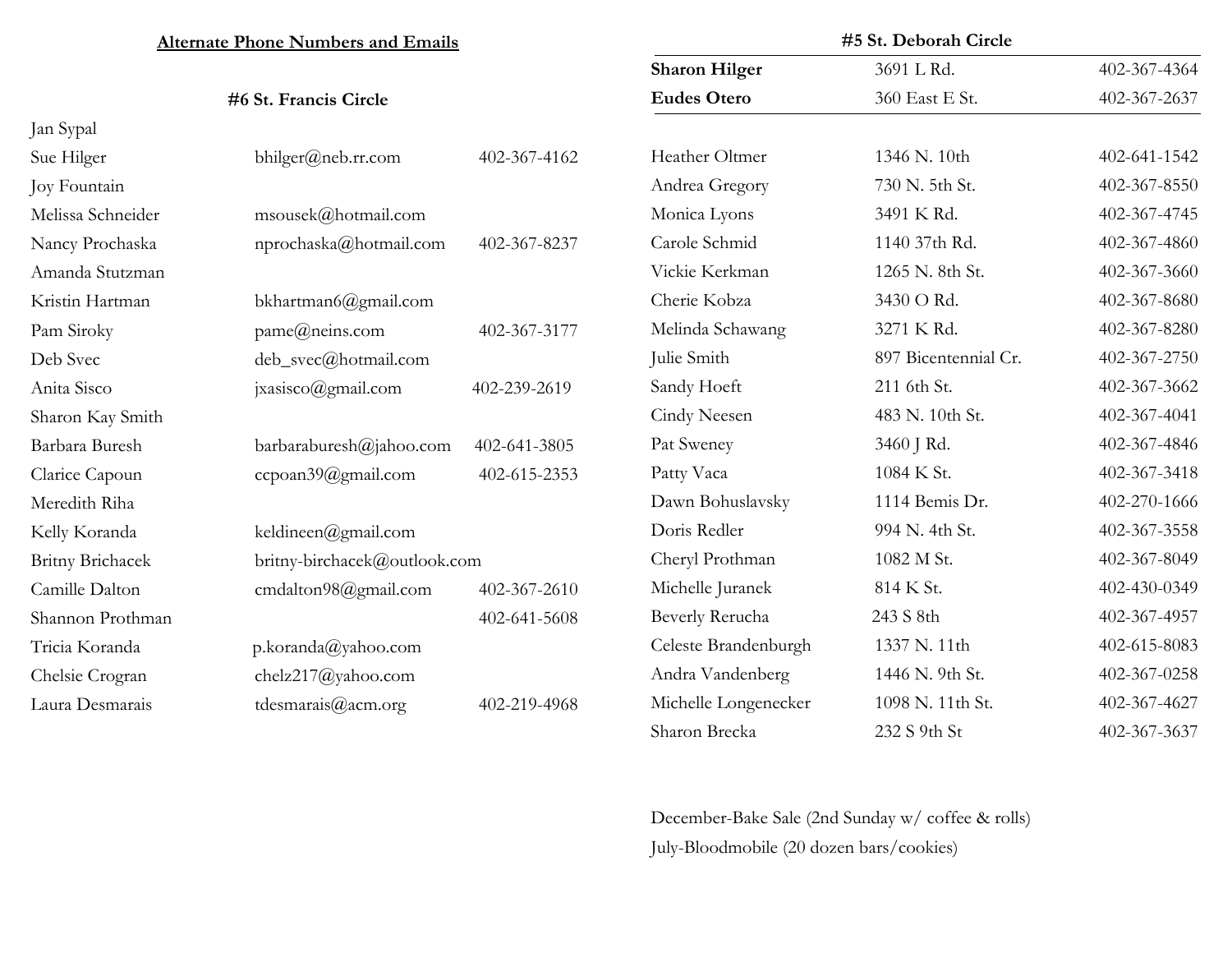| #6 St. Francis Circle   |                           |              | <b>Alternate Phone Numbers and Emails</b> |                                                  |              |
|-------------------------|---------------------------|--------------|-------------------------------------------|--------------------------------------------------|--------------|
| Kristin Hartman         | 611 G St.                 | 402-367-8650 |                                           |                                                  |              |
| Pam Siroky              | 1370 B St.                | 402-641-7537 |                                           | #5 St. Deborah Circle                            |              |
|                         |                           |              | Cheryl Prothman                           | prothman@windstream.net                          | 402-367-6158 |
| Anita Sisco             | 190 S. 6th St.            | 402-367-0184 | Michelle Juranek                          | jmdj97@hotmail,com                               |              |
| Sharon Kay Smith        | 595 C St.                 | 402-367-2152 | Beverly Rerucha                           | brerucha1@neb.rr.com                             | 402-954-0242 |
| Barbara Buresh          | 327 N. 1st St.            | 402-440-7780 | Andra Vandenberg                          |                                                  |              |
| Clarice Capoun          | 1248 N. 11th St.          | 402-367-5083 |                                           | Michelle Longenecker kentlongenecker@hotmail.com | 402-480-0274 |
| Meredith Riha           | 1080 35th St.             | 402-705-2486 | Sharon Hilger                             |                                                  |              |
| Kelly Koranda           | 712 N. 6th St.            | 402-598-6457 | Eudes Otero                               |                                                  |              |
| <b>Britny Brichacek</b> | 116 W. 19th St., Schuyler | 402-450-5572 | Heather Oltmer                            |                                                  |              |
| Camille Dalton          | 924 N. 7th St.            | 402-367-2610 | Andrea Gregory                            |                                                  |              |
| Shannon Prothman        | 619 Derby St., Bellwood   | 402-641-5608 | Monica Lyons                              | rl24119@windstream.net                           |              |
| Jan Sypal               | 606 O St.                 | 402-367-3820 | Carole Schmid                             |                                                  |              |
| Lori Kratchovil         | 1140 N. 10th St.          | 402-803-9336 | Vickie Kerkman                            | vickiedalekerkman@hotmail.com                    | 402-367-2697 |
| Sue Hilger              | 1236 N. 4th St.           | 402-367-7517 | Cherie Kobza                              | cheriekobza@gmail.com                            |              |
| Joy Fountain            | 139 S. 3rd St.            | 402-367-0411 | Melinda Schawang                          | schawang_62@yahoo.com                            |              |
| Melissa Schneider       | 1347 40 Rd                | 402-270-3770 | Julie Smith                               | juliedewsmith@gmail.com                          |              |
| Deb Svec *Secretary     | 1259 N. 11th St.          | 402-367-9088 | Sandy Hoeft                               |                                                  |              |
| Tricia Koranda          | 829 D Street Apt 1B       | 402-443-6401 | Cindy Neesen                              |                                                  |              |
| Nancy Prochaska         | 875 O St.                 | 402-367-3053 | Pat Sweney                                |                                                  |              |
| Amanda Stutzman         | 1219 N. 3rd St.           | 402-615-1135 | Patricia Vaca                             | p_vaca@hotmail.com                               | 402-641-4771 |
| Chelsie Crogran         | 3657 MN Rd                | 402-920-0134 | Dawn Bohuslavsky                          | dawnbo@neb.rr.com                                | 402-270-1666 |
| Laura Desmarais         | 1091 N. 5th St            | 650-219-4968 | Doris Redler                              | dredler $81$ @gmail.com                          | 402-367-7800 |
|                         |                           |              | Sharon Brecka                             | gsbrecka@yahoo.com                               | 402-367-9495 |

February/March-Sermon Ala Carte

May-Coffee & Rolls Sunday (w/Bake Sale) TBA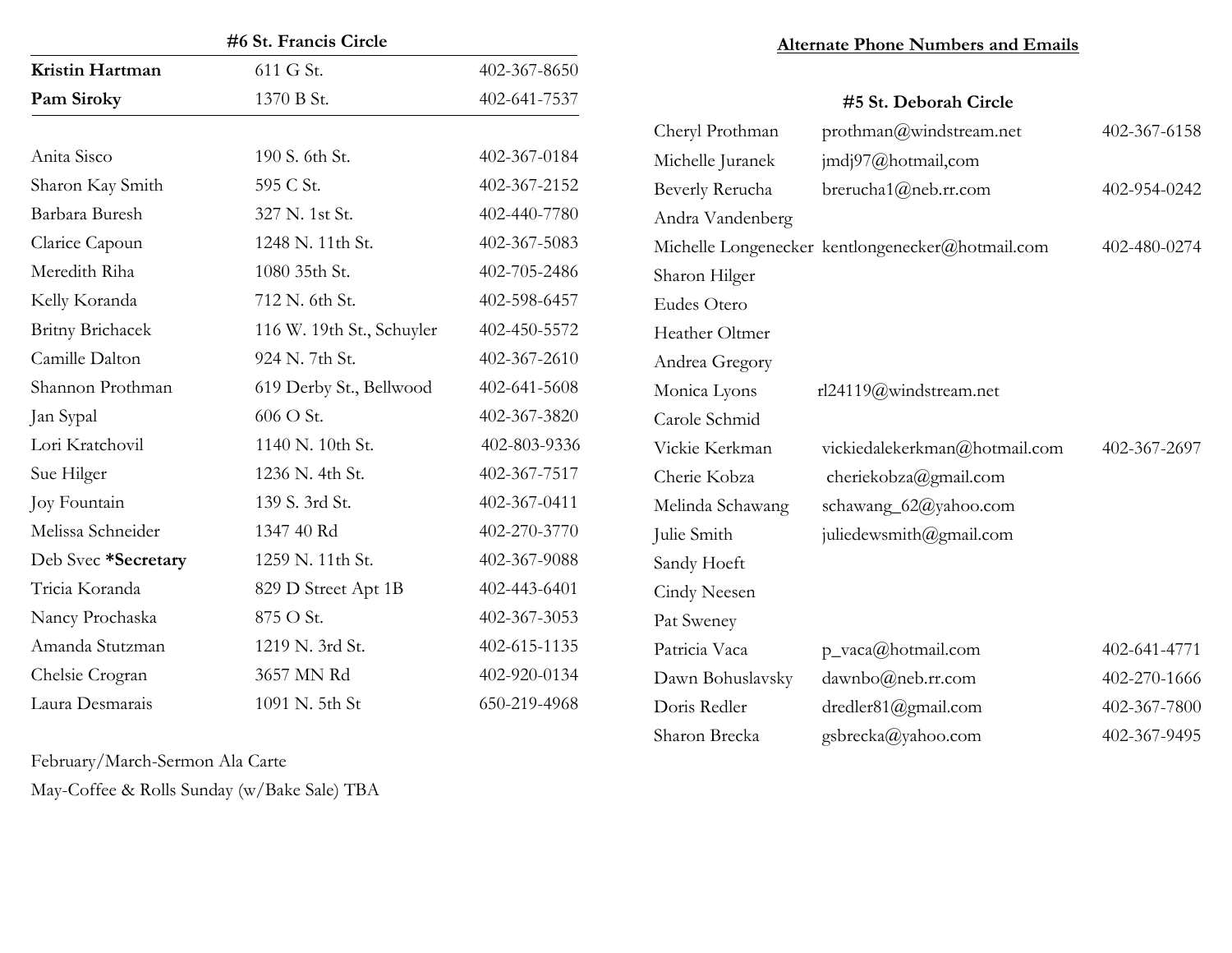| <b>Alternate Phone Numbers and Emails</b> |                                           | #7 St. Joan Circle  |                       |              |
|-------------------------------------------|-------------------------------------------|---------------------|-----------------------|--------------|
|                                           |                                           | <b>Kristy Pohl</b>  | 1024 K St.            | 402-367-8029 |
|                                           | #4 St. Charles Circle                     | <b>Helen Shonka</b> | 145 S. 6th St.        | 402-367-4429 |
| Margaret Plasek                           |                                           |                     |                       |              |
| Cathie Mimick                             | cathiemimick@gmail.com<br>402-270-7674    | Rita Meysenburg     | 1015 N. 5th St.       | 402-367-3834 |
| Mary Ann Mattingly                        |                                           | Tiffany Jahde       | 1090 N. 3rd St.       | 402-367-0212 |
| JoAnn Pipal                               | jpipal@neb.rr.com                         | Erin Marushak       | 310 N. 11th St.       | 402-649-4249 |
| Diane Kozisek                             | kozigal1@yahoo.com                        | Mary Sue Kirby      | 816 Iowa St           | 402-367-7822 |
| Kathy Meysenburg                          | brumey@hotmail.com<br>402-367-5057        | Eileen Gahan        | 1203 Fox Haven Dr.    | 402-540-8200 |
| Christina Shannon                         |                                           | Linda Vandenberg    | 632 O St.             | 402-367-4504 |
| Dee Samek                                 | dee.samek@yahoo.com                       | Becky Kresha        | 710 35th Rd.          | 402-367-4377 |
| Michelle Meysenburg                       | shelly_minert@hotmail.com                 | Kathryn Hoefer      | PO Box 94             | 402-676-0157 |
| Brenda Eller                              | geller1495@gmail.com                      | Sharon Styskal      | 244 S. 7th St.        | 402-367-4087 |
| Kerry Kirby                               |                                           | Tayler Sloup        | 1220 37th Rd.         | 402-452-8421 |
| Patty Pytlik                              |                                           | Jackie DeWispelare  | 823 4th St.           | 402-367-5018 |
| Marianne Matulka                          |                                           | Laurel Valentine    | 864 6th St.           | 402-801-1165 |
| Laura Kucera                              | slkucera@outlook.com                      | Cheri Thomas        | 898 Bicentennial Cr.  | 402-367-2408 |
| Billie Jo Hlavac                          |                                           | Donna Andel         | 1083 N. 9th St.       | 402-367-6190 |
| Katie Smith                               |                                           | Debbie Kobus        | 448 N. 1st St.        | 402-641-8240 |
| Renee Asche                               | rbirkel@hotmail.com                       | Jody Pelan          | 1188 N. 10th St.      | 402-367-2861 |
| Leona Zegers                              |                                           | Jackie Hoeft        | 684 L St., PO Box 203 | 402-367-3600 |
| Tanya Prothman                            | Tanya_prothman50@live.com<br>402-367-9571 | Loretta Daro        | 1691 Silver Dr.       | 402-367-3298 |
| Malinda Wehrs                             |                                           | Lauri Novacek       | 491 M St.             | 402-367-4078 |
| McKenzie Jakub                            | mtaanielsen31@gmail.com                   | Barbara Byers       | 1284 D St.            | 402-367-9042 |
|                                           |                                           | Jeri Truksa         | 3770 IJ Rd.           | 402-367-2385 |

July-Bloodmobile (20 dozen bars/cookies)

\*\*You will be contacted with another Parish or Community Event

Cheryl L. Hein 1470 37th Rd. 402-367-4778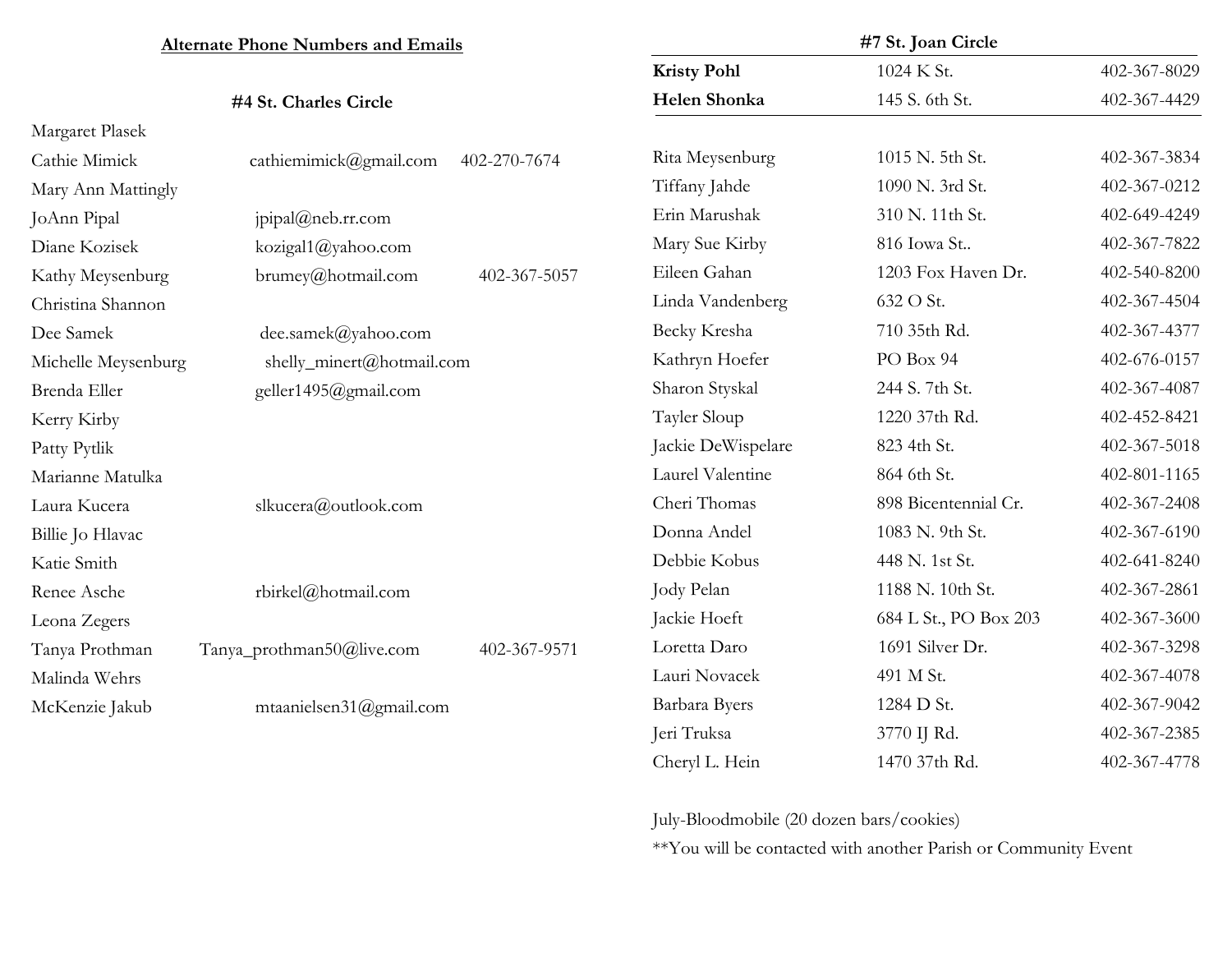| #8 St. Josephine Circle |                 | <b>Alternate Phone Numbers and Emails</b> |                       |                          |              |
|-------------------------|-----------------|-------------------------------------------|-----------------------|--------------------------|--------------|
| <b>CeCe Bechtel</b>     | 220 N. 11th St. | 402-367-4744                              |                       |                          |              |
| Shirley M. Hilger       | 3711 L Rd.      | 402-367-2628                              |                       | #3 St. Catherine Circle  |              |
|                         |                 |                                           | Aldeen Riha           | aldeen@windstream.net    | 402-367-2249 |
| Orletha Havlovic        | 1362 N. 6th St. | 402-367-3533                              | Genevieve O'Callaghan |                          |              |
| Kathy Jones             | 1096 B St.      | 402-367-4170                              | Sue Birkel            | suebirkel@hotmail.com    |              |
| Kristi Emswiler         | 3790 IJ Rd.     | 402-443-8989                              | Stephanie Vodicka     |                          |              |
| Lisa Bongers            | 3331 MN Rd.     | 402-367-3998                              | Kate Nienhueser       | kate-kloke85@hotmail.com | 402-430-4967 |
| Kaitlin Thege           | 1311 35 1/2 Rd. | 402-803-9221                              | Marie Cunningham      | msabc6@gmail.com         |              |
| Angie McMahon           | 1115 N. 9th St. | 402-367-4221                              | Coren Pflum           |                          |              |
| Misty Havlovic          | 1350 N. 9th St. | 402-367-3726                              | Laurie Smaus          |                          |              |
| Connie Samek            | 1140 N. 5th St. | 402-367-2516                              | Sarah Romshek         | gills-04@hotmail.com     |              |
| Chana Sloup             | 1103 38th Road  | 402-326-5316                              | Julie Plasek          |                          | 402-367-9338 |
| Trina Chermok           | 716 K St.       | 402-646-5257                              | <b>Betty Plaskac</b>  |                          |              |
| Jenesis Emory           | 979 N. 10th St. | 308-991-5048                              | Patricia Meister      |                          |              |
| Trish Oborny            | 609 N. 11th St. | 402-367-6173                              | Lindsey Palensky      |                          |              |
| Lori Wessling           | 551 Walnut St.  | 402-641-7328                              | Deb Svoboda           | dasdc79@hotmail.com      | 402-542-2150 |
| Cris Hoelscher          | 1860 Rd 43      | 402-719-8501                              | Jennifer Suehl        | jennsuehl25@gmail.com    | 402-658-7831 |
| Clarine Abel            | 134 S. 7th St.  | 402-367-3485                              | Staci Worm            | worm8941@gmail.com       |              |
| Jessica Romshek         | 775 N 5th St.   | 402-841-2132                              | Sharon Woolsey        |                          |              |
| Katie Pleskac           | 1234 N. 9th St. | 402-783-1137                              | Gail Staroscik        | straw6@twc.com           |              |
| Melissa Davis           | 1282 N. 11th    | 402-518-1332                              | Jeanne Ingwersen      | jeaning52@hotmail.com    |              |
| Diane Schmit            | 950 36th Rd.    | 402-367-2776                              | Kate Nienhueser       |                          |              |
| Ann Heermann            | 1012 N 4th      | 402-450-0354                              | Jan Palik             |                          |              |
|                         |                 |                                           | Jean Hicks            | imhicks92@hotmail.com    |              |

August-Coffee & Rolls Sunday (3rd Sunday) December-Bloodmobile (20 dozen bars/cookies)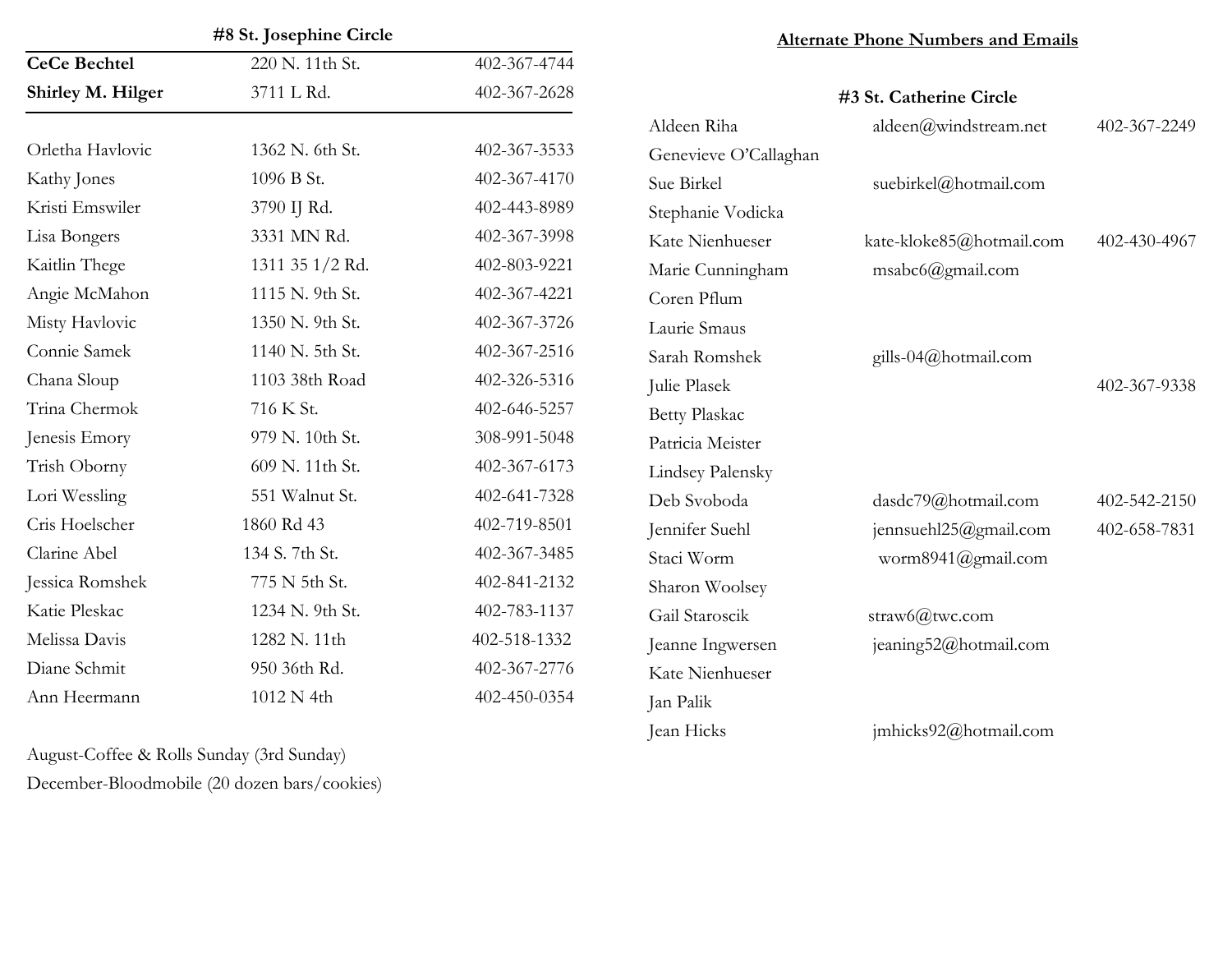| <b>Alternate Phone Numbers and Emails</b> |                               | #9 St. Lucille Circle |                             |                   |              |
|-------------------------------------------|-------------------------------|-----------------------|-----------------------------|-------------------|--------------|
|                                           |                               |                       | <b>Nancy Moravec</b>        | 1216 Bemis Dr.    | 402-367-8076 |
|                                           | #2 St. Anne Circle            |                       | <b>Becky Oborny</b>         | 3651 N Rd.        | 402-641-8439 |
| Mary Steinberger                          | grandma_mary5@hotmail.com     |                       |                             |                   |              |
| Diane Truksa                              |                               |                       | <b>Brittany DeWispelare</b> | 3360 G Rd.        | 402-367-2886 |
| Kelly Reisdorff                           |                               |                       | Leta Reisdorff              | 3781 M Rd.        | 402-367-4568 |
| Sherrill Smith                            | Sherridan2000@hotmail.com     | 402-367-7673          | Angela Rerucha              | 3811 MN Rd.       | 402-367-3628 |
| Lori Pelan                                |                               |                       | Melissa Glodowski           | 1215 Bemis Dr.    | 402-615-2397 |
| Jane Buresh                               |                               |                       | Yvonne Wendt                | 486 N. 15th St.   | 402-367-3211 |
| Miriam Daro                               | $miri$ amgthorn $@g$ mail.com | 414-840-4346          | Melissa Daro                | 940 O St.         | 402-276-3911 |
| Barbara Coufal                            |                               | 402-450-4871          | Mag Meysenburg              | 161 S. 6th Street | 402-367-4634 |
| Deb Beringer                              |                               |                       | Marilyn Smith               | 1285 N. 8th St.   | 402-367-3854 |
| Janet DeWispelare                         | dewispelare45@outlook.com     | 402-980-5642          | Jane Samek                  | 1020 34th Rd.     | 402-367-4674 |
| Regina Lukassen                           |                               |                       | Jean Meister                | 3681 N Rd.        | 402-641-3709 |
| Angela Krivanek                           |                               |                       | Kerri Hoppe                 | 208 N. 9th        | 402-942-4217 |
| Gwen Hein                                 |                               |                       | Morgan Chadwick             | 218 Lakeside Ln   | 402-910-0162 |
| Laura Adair                               | lauraadair@cdolinc.net        | 402-432-4953          | Sandra Burwell              | 1236 5th Street   | 402-276-3083 |
| Nancy Kovar                               |                               |                       | Diana Vrba                  | 976 M St.         | 402-720-8603 |
| Cynthia Skrdla                            |                               |                       | Lisa Bales                  | 296 N. 4th St.    | 402-367-7596 |
| Maureen Coufal                            |                               |                       | Nancy Theewen               | 1455 N. 5th St.   | 402-367-3917 |
| Carmelita Fiala                           | cfiala@neb.rr.com             | 402-367-8188          | Jessica Miller              | 303 West D        | 402-367-2466 |
| <b>Barb Belsky</b>                        | barbbelsky@gmail.com          | 402-367-3562          | Tina Samek                  | 982 L St.         | 480-202-2772 |
| Helen Ostdiek                             |                               |                       | Pam Comte                   | 219 S. 6th St.    | 402-367-3353 |
| Sarah Zook                                | sarah-zook@cdolinc.net        | 402-606-7265          | Kathy Engel                 | 821 36th Rd.      | 402-367-6183 |
| Maggie Gahan                              | maggie.gahan14@gmail.com      |                       |                             |                   |              |

December-Coffee & Rolls Sunday (2nd Sunday w/ Bake Sale) May-Bake Sale (w/ Coffee & Rolls) TBA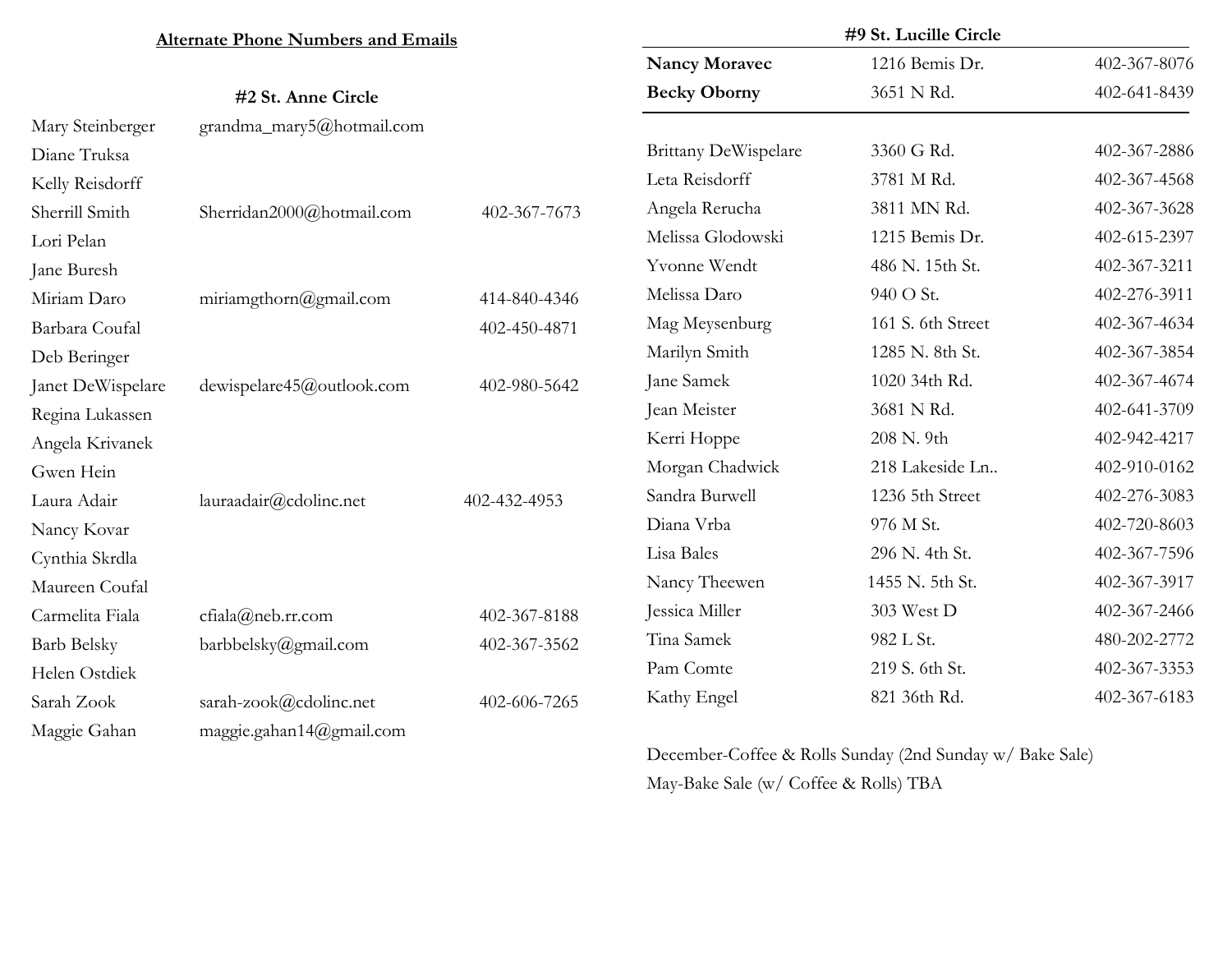| #10 St. Mary Circle    |                  |              |  |  |  |
|------------------------|------------------|--------------|--|--|--|
| <b>Jane Dobesh</b>     | 1482 N. 7th St.  | 402-367-4380 |  |  |  |
| Connie Schmit          | 3770 MN Rd.      | 402-367-2582 |  |  |  |
|                        |                  |              |  |  |  |
| Leah Hays              | 1637 Silver Dr.  | 402-367-0145 |  |  |  |
| Rachel Duke            | 482 N. 12th St.  | 402-367-4423 |  |  |  |
| Jeanne Masur           | 554 Walnut St.   | 402-954-0568 |  |  |  |
| Vicki Hain             | 1183 N. 5th St.  | 402-641-0636 |  |  |  |
| Carly Eller            | 1609 Silver Dr.  | 402-270-4590 |  |  |  |
| Mary Lou Hilger        | 666 Iowa St.     | 402-367-3565 |  |  |  |
| <b>Tracy Behrns</b>    | 452 N 14 St.     | 402-367-4900 |  |  |  |
| Jane Trowbridge        | 765 Iowa St.     | 402-419-4119 |  |  |  |
| Ali Prochaska          | 1393 N 8th St.   | 402-826-7491 |  |  |  |
| Julie Kahler           | 566 Cottonwood   | 402-367-8262 |  |  |  |
| Melissa Yindrick       | 1070 37th Rd.    | 402-438-3442 |  |  |  |
| Patricia Phillips      | 242 S. 9th St.   | 402-367-3857 |  |  |  |
| Willow Holoubek        | 3531 M Rd.       | 402-936-4959 |  |  |  |
| Corinne Campbell       | 1214 B St.       | 402-367-9518 |  |  |  |
| April Sypal *Treasurer | 962 P St.        | 402-366-6145 |  |  |  |
| Katie Daro *VP         | 1691 Silver Dr.  | 402-367-9177 |  |  |  |
| Jenna Didier           | 1184 Bemis Drive | 402-367-4305 |  |  |  |
| Jennifer Zysset        | 910 34th Road    | 308-754-8090 |  |  |  |
| Jenni Kindler          | 1409 5th St.     | 402-367-6180 |  |  |  |
| Cheryl Kozisek         | 1400 D St.       | 402-954-0049 |  |  |  |

March– You will be contacted with another Parish or Community Event September-Coffee & Rolls w/ Officers' Bake Sale (3rd Sunday)

### **Alternate Phone Numbers and Emails**

# **#1 St. Agnes Circle**

| Sara Buresh saraslater2@hotmail.com                   |
|-------------------------------------------------------|
|                                                       |
|                                                       |
| Jill Eggleston  jilleggleston@hotmail.com             |
|                                                       |
| Kay Kadavy kaykadavy@hotmail.com                      |
|                                                       |
|                                                       |
| Barbara O'Connell  sadie1421@outlook.com 402-367-9242 |
| Jami Olson  natenjami@windstream.net 308-708-0628     |
|                                                       |
|                                                       |
|                                                       |
|                                                       |
|                                                       |
|                                                       |
| Sandra A. Rock rrock622@windstream.net402-367-4262    |
|                                                       |
|                                                       |
| Denise Sellers cndsellers4@gmail.com 402-367-8565     |
|                                                       |
|                                                       |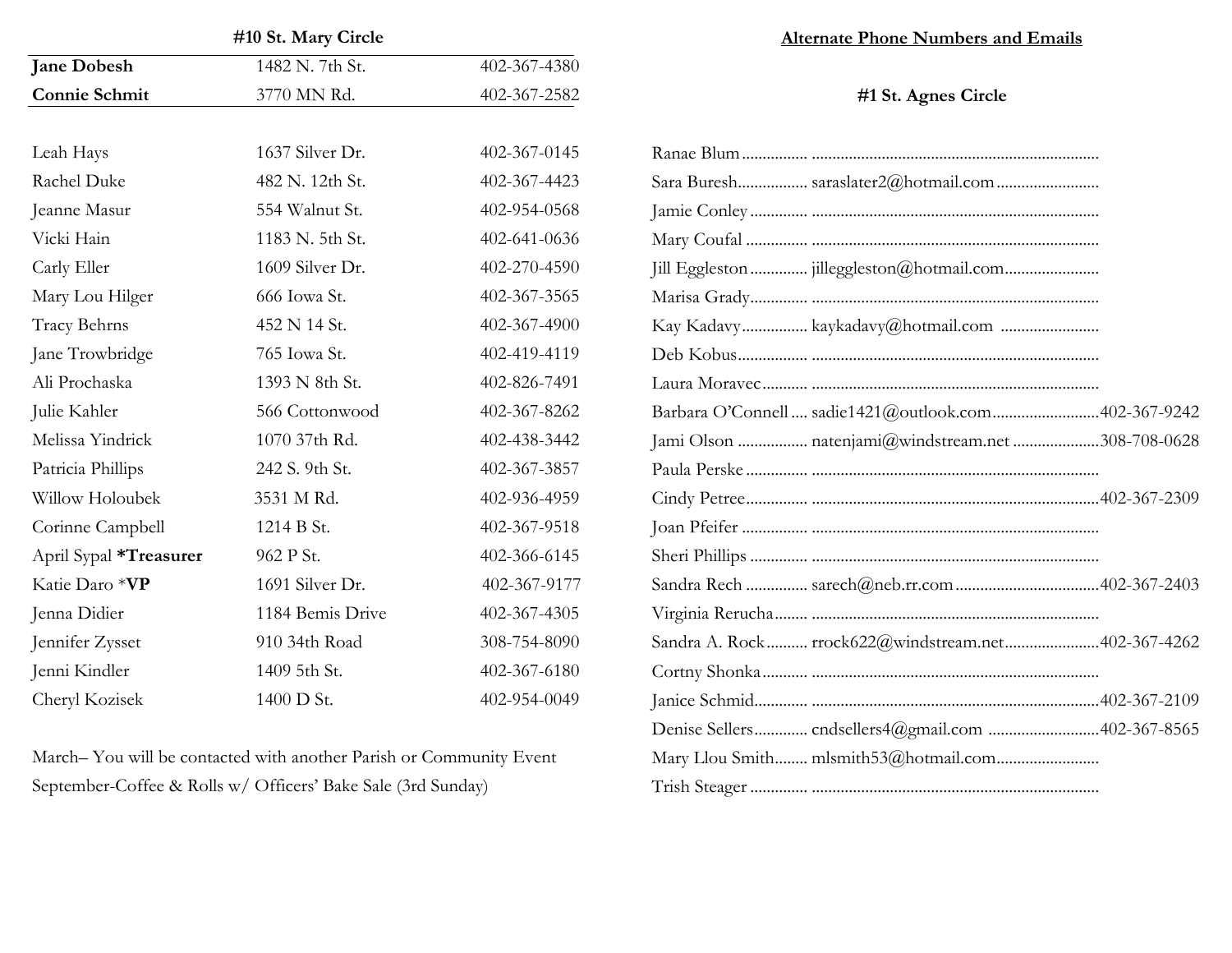# **Honorary Members**

|                            | 402-650-2518 |
|----------------------------|--------------|
|                            | 402-367-3750 |
|                            | 402-367-4085 |
| dlanspa $@$ windstream.net | 402-367-3694 |
| carolyn4442@gmail.com      | 402-367-4428 |
|                            |              |

| #11 St. Rose Circle |                      |              |  |  |
|---------------------|----------------------|--------------|--|--|
| Laurie Kreitman     | 229 West D           | 402-367-3446 |  |  |
| <b>Betsy Stara</b>  | 835 C St.            | 402-367-3265 |  |  |
|                     |                      |              |  |  |
| Marlene Hein        | 681 N St.            | 402-270-0538 |  |  |
| Joan Cech           | 2371 M Road          | 402-367-8096 |  |  |
| Katie Kresha        | 591 35th Rd.         | 402-643-0377 |  |  |
| Rachael Johnson     | 1172 N. 10th St.     |              |  |  |
| Laura Daro          | 1165 N. 8th St.      | 402-367-7661 |  |  |
| Monica Marushak     | 3481 P Rd.           | 402-367-4811 |  |  |
| Sandy Hilger        | 386 A St.            | 402-367-4349 |  |  |
| Vicki Truksa        | 3761 IJ Rd.          | 402-367-7695 |  |  |
| Laura Kobza         | 4170 M Rd., Bellwood | 402-641-6472 |  |  |
| Judy Hansen         | 340 11th St.         | 402-367-4339 |  |  |
| Ashley Witmer       | 1459 8th St.         | 402-367-2323 |  |  |
| Tess Birkel         | ςç.                  | 402-367-9637 |  |  |
| Angela Vandenberg   | 1454 35th Rd.        | 402-367-0252 |  |  |
| Lori Aschoff        | 954 Bicentennial Cr. | 402-270-4098 |  |  |
| Bobbi Schmid        | 3881 L Rd            | 402-367-2118 |  |  |
| Jenny Polacek       | 1444 N 6th St        | 402-641-0405 |  |  |
| Dr. Jo Witter       | 680 E St.            | 402-367-4546 |  |  |
| Tina Janak          | 1414 N. 6th St.      | 402-429-6676 |  |  |
| Julie Maguire       | 540 Cottonwood       | 402-615-2404 |  |  |
| Renae Krenk         | 1398 N. 11th St.     | 402-658-6174 |  |  |
| Kimberly Mackey     | 1447 N. 6th St.      | 402-480-2735 |  |  |

February-Coffee & Rolls Sunday (w/ World Marriage Day) \*\*You will be contacted with another Parish or Community Event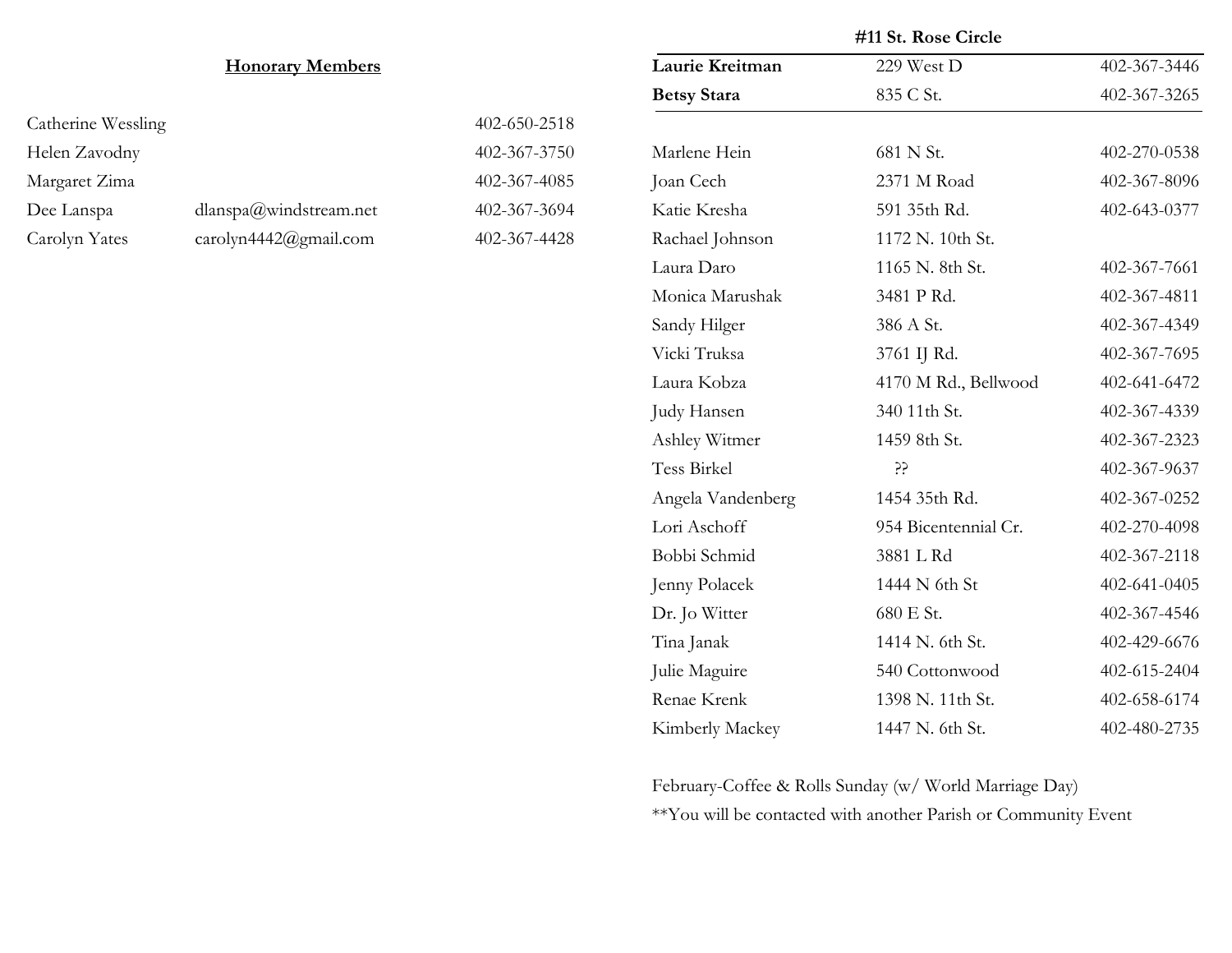| #12 St. Stephen Circle |                      |              |                                            |              |
|------------------------|----------------------|--------------|--------------------------------------------|--------------|
| <b>Margaret Kloke</b>  | 383 West D           | 402-367-3486 | <b>Honorary Members</b>                    |              |
| Joan Juranek           | 3681 I Rd.           | 402-367-4366 | Arlene L. Palik                            | 402-367-4421 |
|                        |                      |              | Margaret Pecha                             | 402-367-3481 |
| Lanette Bathen         | 1170 Fox Haven Dr.   | 402-367-8047 | Norma Jean Peters<br>njp356@windstream.net | 402-367-4036 |
| Susi Coufal            | 1341 N. 7th St.      | 402-416-9864 | Rose Pflum                                 | 402-367-3502 |
| Donna Behrns           | 966 38th Rd.         | 402-992-7043 | Joan Pfeifer                               | 402-367-6263 |
| Florence Buresh        | 1066 G St.           | 402-367-3945 | Arlene Proskovec                           | 402-367-4572 |
| Mary Lou Romshek       | 886 G St.            | 402-367-7848 | Rita Polak                                 | 402-367-3363 |
| Deb Dinkelman          | 1170 N. 11th St.     | 402-367-3315 | Elsie Ponec                                | 402-367-3359 |
| Kate Hruska            | 786 Iowa St.         | 308-430-1815 | Leona Prochaska                            | 402-367-3639 |
| Justine Stouffer       | 481 N. 12th St.      | 402-367-4417 | Darlene Rech                               | 402-545-3309 |
| Cheryl Plasek          | 559 C St.            | 402-367-4414 | Mary Jane Redler                           | 402-367-9205 |
| Karen Smaus            | 1406 N. 11th St.     | 402-367-8588 | Sharon Reisdorff                           | 402-367-4781 |
| LaDonna Naiberk        | 519 Cottonwood       | 402-367-4933 | Carolyn Rejda                              | 402-367-2193 |
| Joyce Smith            | 984 J St.            | 402-367-3723 | Virginia Rerucha                           | 402-367-4381 |
| Kathy Pelan            | 1389 N. 10th St.     | 402-367-4370 | Martha Rezac                               | 402-367-0401 |
| Karey Adamy            | 1368 N. 11th St.     | 402-367-4616 | Sandra A. Rock                             | 402-367-4622 |
| Angie Coufal           | 3528 K Rd.           | 402-367-2476 | Martha A. Sabata                           | 402-367-3989 |
| Kathleen Deavers       | 3430 E Rd            | 402-542-2505 | Regina Skala                               | 402-367-9621 |
| Cortney Hein           | 3781 O Rd.           | 402-270-0732 | Marcella Sklenar                           | 402-367-3817 |
| Deanne Uhrmacher       | Box 156, Rising City | 402-542-2592 | Doris M. Stoll                             | 402-367-3761 |
| Karla Wall             | 688 N St.            | 402-641-4372 | Agnes Svoboda                              | 402-367-4142 |
| April Sobota           | 1283 N. 10th St.     | 402-615-0670 | Anita Svoboda                              | 402-542-2568 |
| Janelle Muntz          | 1062 N. 6th St.      | 402-367-8010 | Susan K. Topil                             | 402-367-3414 |
| Donna Sabata           | 1530 35 1/2 Rd.      | 402-367-4126 | Virginia Vrba                              | 402-367-4657 |

October -Coffee & Rolls Sunday (3rd Sunday) May -Senior Reception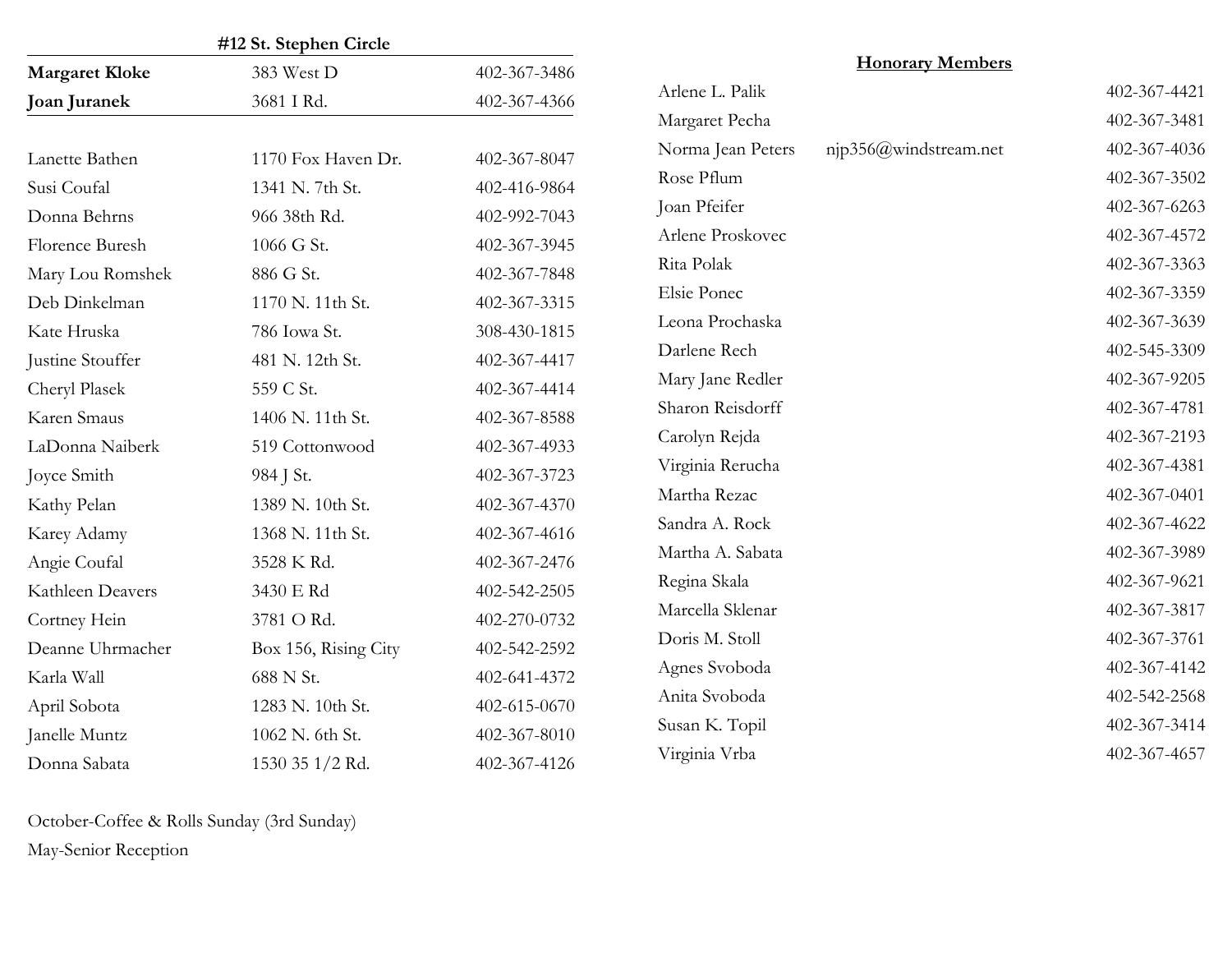|                                            |              |                                              | #13 St. Theresa Circle                                             |              |  |
|--------------------------------------------|--------------|----------------------------------------------|--------------------------------------------------------------------|--------------|--|
| <b>Honorary Members</b>                    |              | <b>Phyllis Vandenberg</b>                    | 1460 35th Rd.                                                      | 402-367-4161 |  |
| Mary Ann Hotovy                            | 402-270-2220 | <b>Michelle Clary</b>                        | 1080 O St.                                                         | 402-367-3571 |  |
| Marci Howe                                 | 402-367-3571 |                                              |                                                                    |              |  |
| Rose Jambor                                | 402-352-3187 | Lilianna Chavez                              | 886 N. 8th St.                                                     | 402-350-4183 |  |
| Eldeen Kabourek                            | 402-367-4818 | Dianne Hilger                                | 488 N. 6th St.                                                     | 402-525-5873 |  |
| Rose M. Klein                              | 402-367-3103 | Megan Hicks                                  | 1060 N. 4th St.                                                    | 402-270-2840 |  |
| Patsy Kobza                                | 402-367-7941 | Shirley Kroesing                             | 314 N. 13th St.                                                    | 402-367-3519 |  |
| Geraldine Kovar                            | 402-367-5126 | Jennifer Hein                                | 3705 O Rd.                                                         | 402-360-1108 |  |
| <b>Betty Kozisek</b>                       | 402-367-9955 | Jacque Masek                                 | 221 Nebraska St.                                                   | 402-367-2327 |  |
| Marie Kozisek                              | 402-367-4823 | <b>Betty Betzen</b>                          | 1630 33rd Rd.                                                      | 402-367-2057 |  |
| Norma Kozisek                              | 402-367-4116 | Susan Umholtz                                | 719 N. 5th Apt 1                                                   | 620-366-1729 |  |
| Shannon Kozisek<br>1448 N. 6th St.         | 402-367-7091 | Sarah Kroesing                               | 898 O St.                                                          | 402-367-2863 |  |
| Delores Krenk                              | 402-367-6064 | Sharon DeWispelare                           | 966 N. 8th St.                                                     | 402-367-7991 |  |
| DeLores Kuhl                               | 402-367-4198 | Connie Novacek                               | 1219 N. 11th St.                                                   | 402-367-9539 |  |
| Olga Lehr                                  | 402-367-4503 | Demaris Smith                                | 944 N. 7th St.                                                     | 402-367-2409 |  |
| Pat Lyons                                  | 402-367-3264 | Connie Svoboda                               | 230 Iowa St.                                                       | 402-367-3930 |  |
| Janet Malovec                              | 402-367-4311 | <b>Barb Petrik</b>                           | 263 N. 1st St.                                                     | 402-367-2275 |  |
| Norma Matulka                              | 402-367-6181 | Joan Kovar                                   | 1616 Silver Dr.                                                    | 402-367-6234 |  |
| Mary L. (Sally) McLaughlin                 | 402-367-4294 | Connie Smith                                 | 330 West C                                                         | 402-367-2445 |  |
| Clara Meysenburg                           | 402-367-3948 | Megan Worm                                   | 165 S 9th                                                          | 402-367-9549 |  |
| Sherri Meysenburg                          | David Place  | Lourdes Pena                                 | 264 S. 3rd.                                                        | 402-615-8056 |  |
| <b>Betty Miller</b>                        | 402-367-4822 | Lisa Scoville                                | 818 C St.                                                          | 402-641-7138 |  |
| Pat Montag                                 | 402-367-5042 | Tami Helgoth                                 | 2061 38th Rd., Bruno                                               | 402-543-2268 |  |
| Betty Norlund (Court)<br>bettylu@gmail.com | 402-367-9931 |                                              |                                                                    |              |  |
| LaVerne A. Novacek                         | 402-367-5072 |                                              | March-You will be contacted with another Parish or Community Event |              |  |
| Mary Jo Novak                              | 402-367-3421 | December-Bloodmobile (20 dozen bars/cookies) |                                                                    |              |  |
| Genevieve O'Callaghan                      | 402-367-4876 |                                              |                                                                    |              |  |